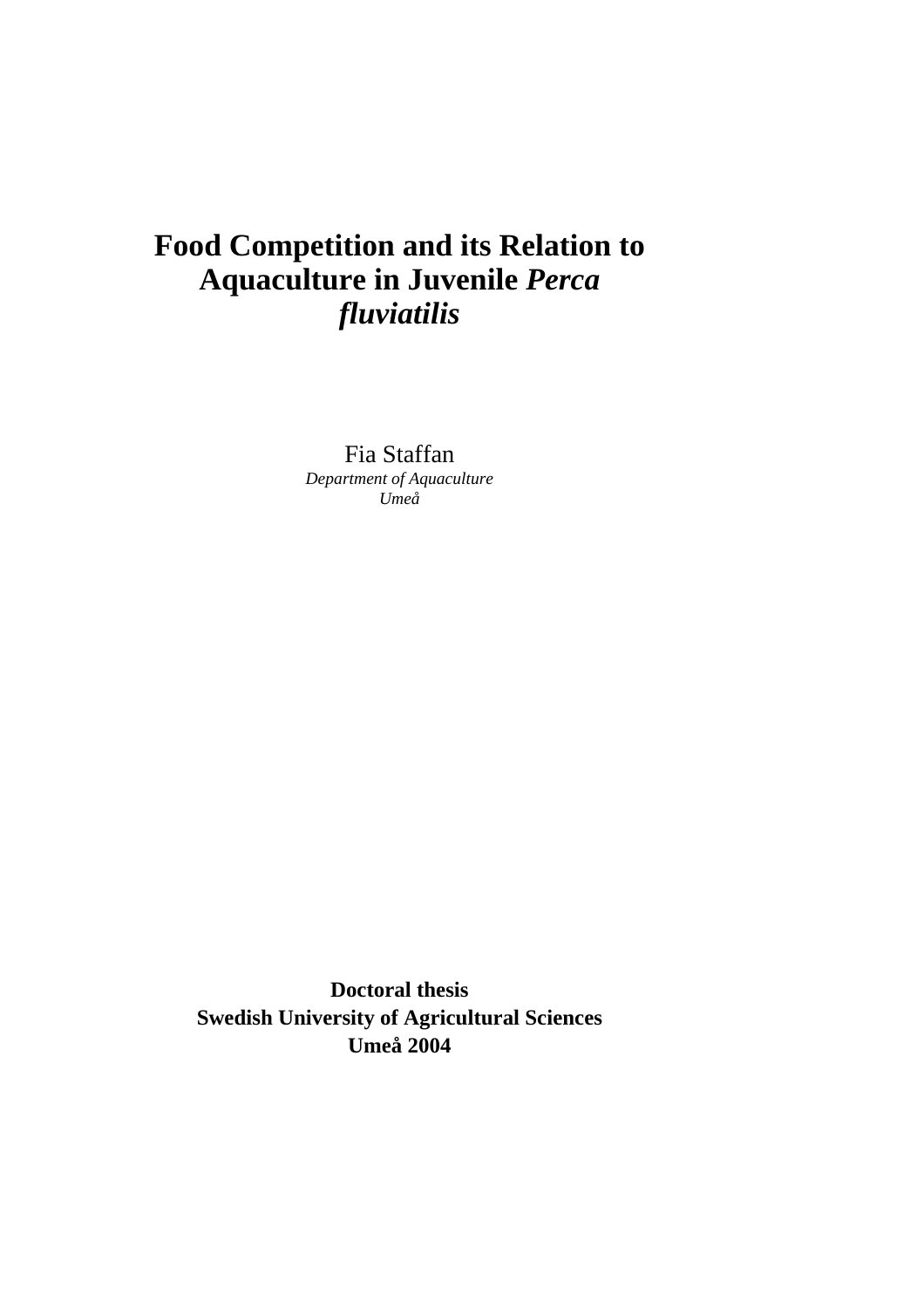# **Acta Universitatis Agriculturae Sueciae**

Silvestria 329

ISSN 1401-6230 ISBN 91-576-6713-6 © 2004 Fia Staffan, Umeå Tryck: SLU, Grafiska Enheten, Umeå, Sweden, 2004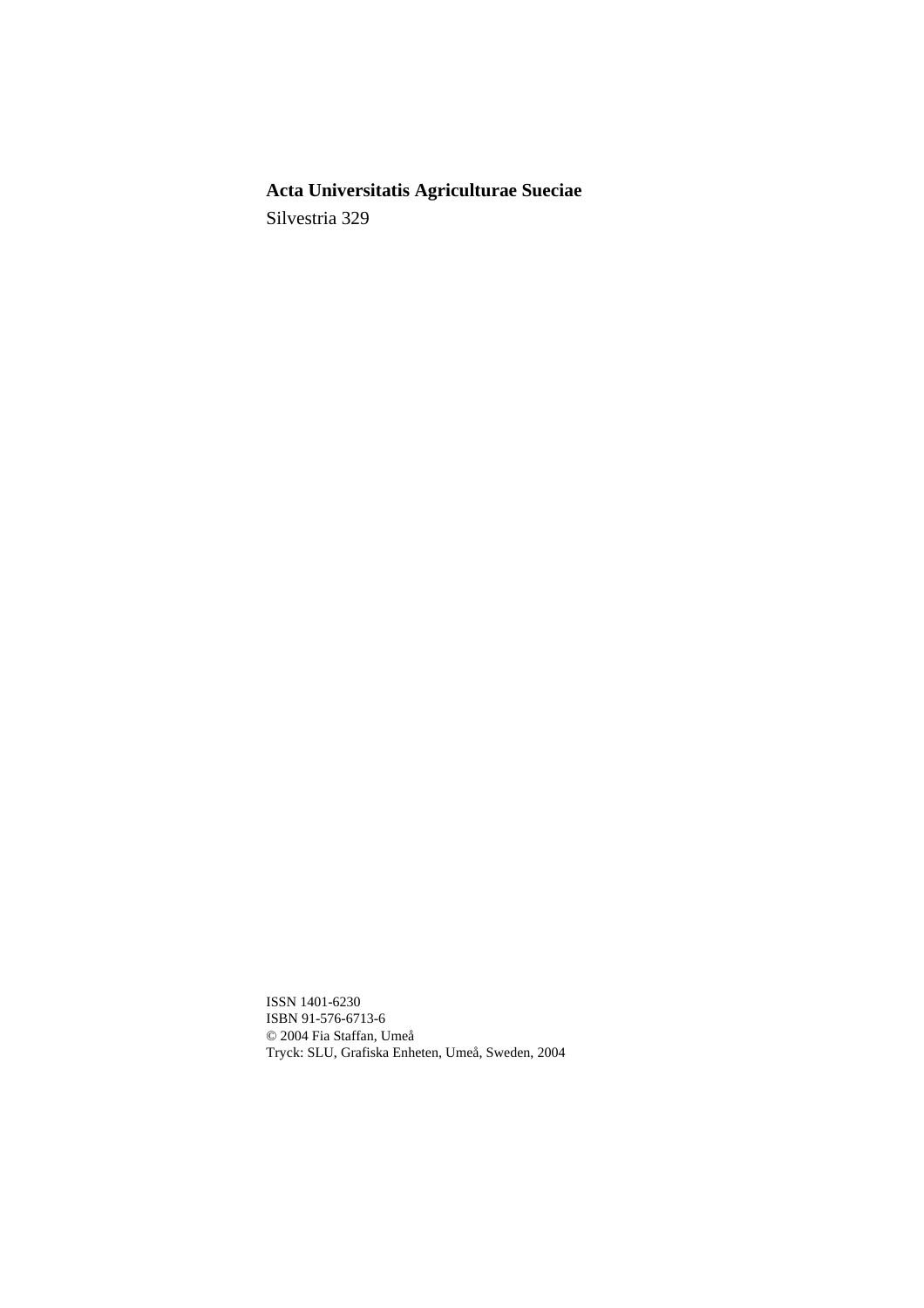# **Abstract**

Staffan, F. 2004. Food competition and its relation to aquaculture in juvenile Perca fluviatilis.

ISSN 1401-6230, ISBN 91-576-6713-6

In this thesis, explanations for, and predictors of, the large growth heterogeneity, in juvenile perch in aquaculture and natural environments, were studied. A large variation between individuals in competitive ability, estimated as feeding success or growth, was found. Relative feeding success (in aquaria) and growth rates (in tanks) of individuals were consistent over time within environments but not positively correlated between them. It was indicated that individual feeding success was negatively correlated between environments. Individuals may be differently prone to be successful in specific environments due to variations in innate characteristics, but this has not been tested. Predation risk decreased boldness (risk proneness) but did not affect food intake at the individual level. Better competitors were also bolder. Feeding success was positively correlated to growth rate within aquaria, but not between environments (aquaria vs. tanks). Group composition affected individual boldness but not food intake. Strong social hierarchies were not found, but aggressive behaviour was observed in one study. Thus, a large variation in boldness and competitive ability was found, and this variation may be of importance for the large variation in growth. There was a seasonal variation in growth. This knowledge is important for optimising feed management, thereby maximising growth and economics and minimising environmental impact of future perch farms. The consistency in the differences in individual growth rate indicates that perch have a large potential for successful breeding programs. Boldness and competitive success in aquaria experiments can not be used as indicators of individual growth potential. High light intensities were found to stress the perch, indicated by an increased swimming activity. Tank wall colour did not seem to affect behaviour or growth, and no colour was selected over others.

*Keywords*: Eurasian perch, competition, shyness, social learning, preference, selection, swimming activity

*Author's address*: Fia Staffan, Dept. of Aquaculture, Swedish University of Agricultural Sciences, S-901 83, Sweden; Fia.Staffan@vabr.slu.se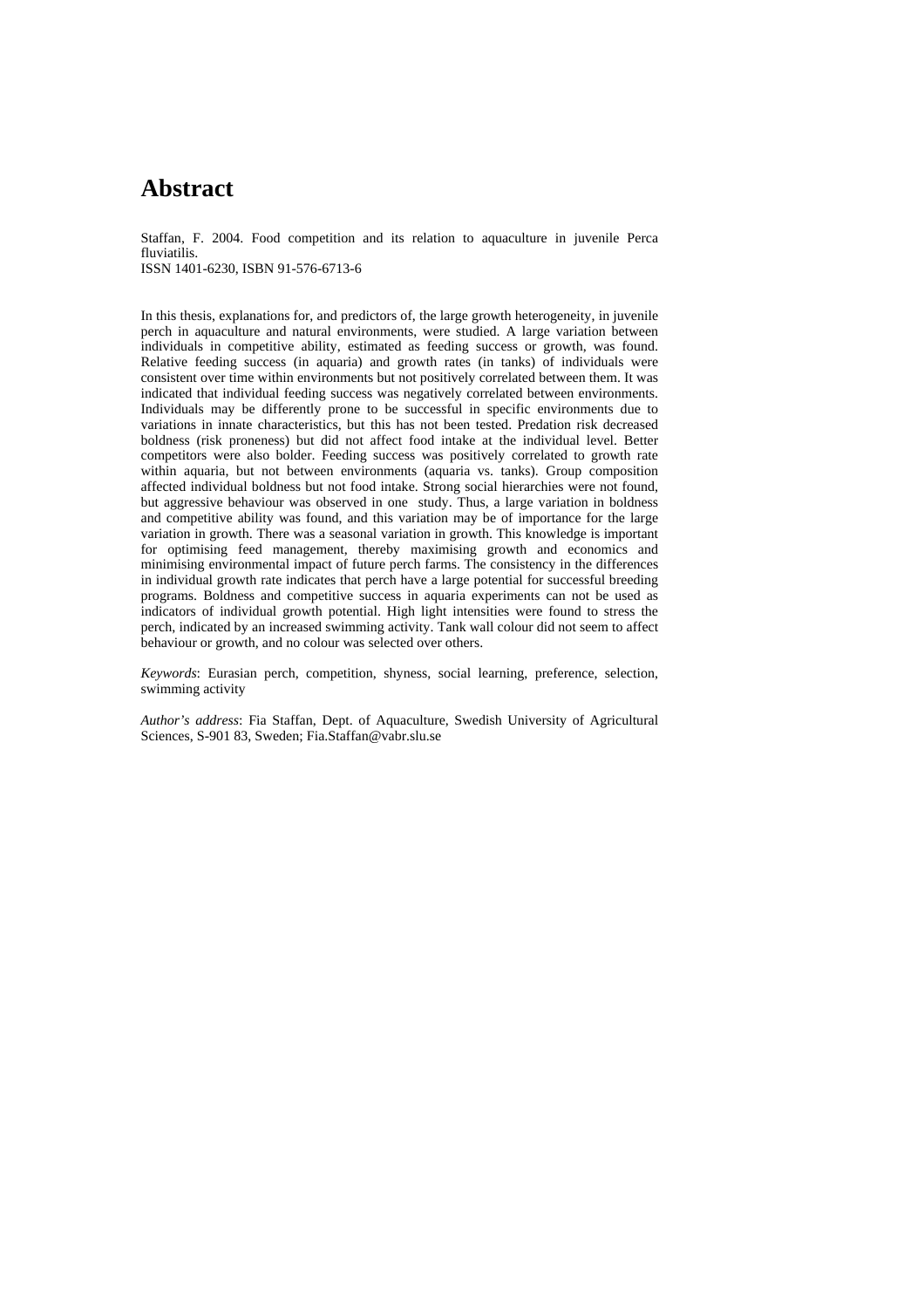*Till Karin, Emil och Hilding.*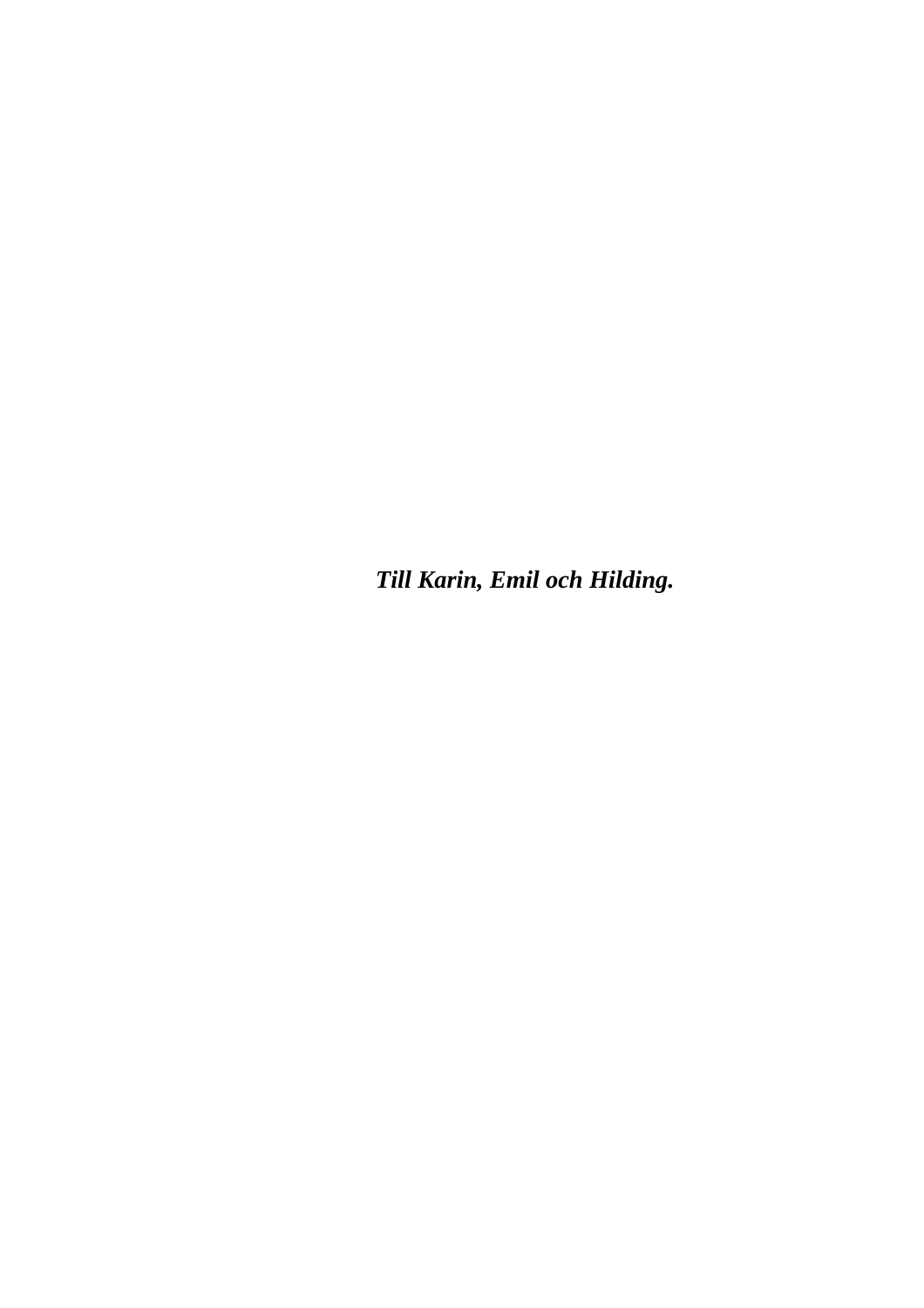# **Contents**

#### **Introduction, 7**

Competition, 7 Shyness and boldness, 8 Objectives and aims, 9

#### **Materials and methods, 9**

Eurasian perch, 9 Fish and rearing, 10 Experimental procedure, 10

#### **Results - Summary of papers, 11**

### **Discussion, 14**

Competitive ability, 15 Shyness and boldness, 16 Implications for aquaculture, 17 *Growth, 17 Aggression, 17 Farming environment, 18 Feed training, 19*  Conclusions, 19 Outcome of hypothesis testing, 19 Future prospects, 19

#### **References, 20**

**Acknowledgements, 24**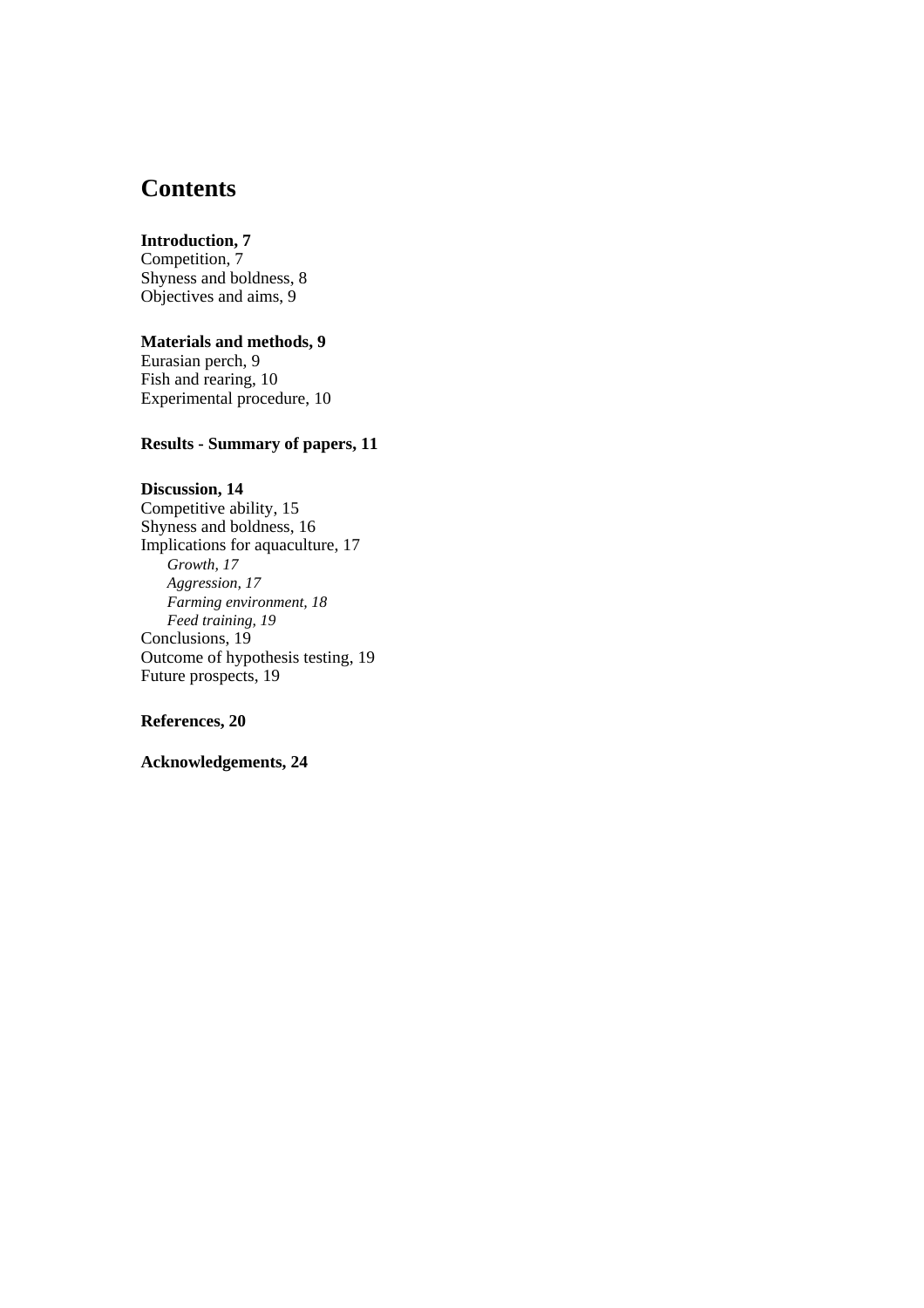# **Appendix**

#### **Papers I - VI**

The present thesis is based on the following papers, which will be referred to by their roman numerals:

- I. Staffan, F., Magnhagen, C. & Alanärä, A. 2002. Variation in food intake within groups of juvenile perch. *Journal of Fish Biology*, 60, 771-774.
- II. Westerberg, M., Staffan, F. & Magnhagen, C. 2004. Influence of predation risk on individual competitive ability and growth in Eurasian perch, *Perca fluviatilis*. *Animal Behaviour*, 67, 273-279.
- III. Magnhagen, C. & Staffan, F. Is boldness affected by group composition in young-of-the-year perch (*Perca fluviatilis*)? *Behavioural Ecology and Sociobiology*, in press.
- IV. Staffan, F., Magnhagen, C. & Alanärä, A. Individual feeding success of juvenile Eurasian perch is consistent over time in aquaria and under farming conditions. *Submitted*.
- V. Magnhagen, C. & Staffan, F. 2003. Social learning in young-of-the-year perch encountering a novel food type. *Journal of Fish Biology*, 63, 824-829.
- VI. Staffan, F., Strand, Å. & Alanärä, A. Self selection of tank colour at different light intensities by juvenile *Perca fluviatilis*. *Manuscript*.

Papers I, II, III and V are reproduced with the permission of the journal concerned.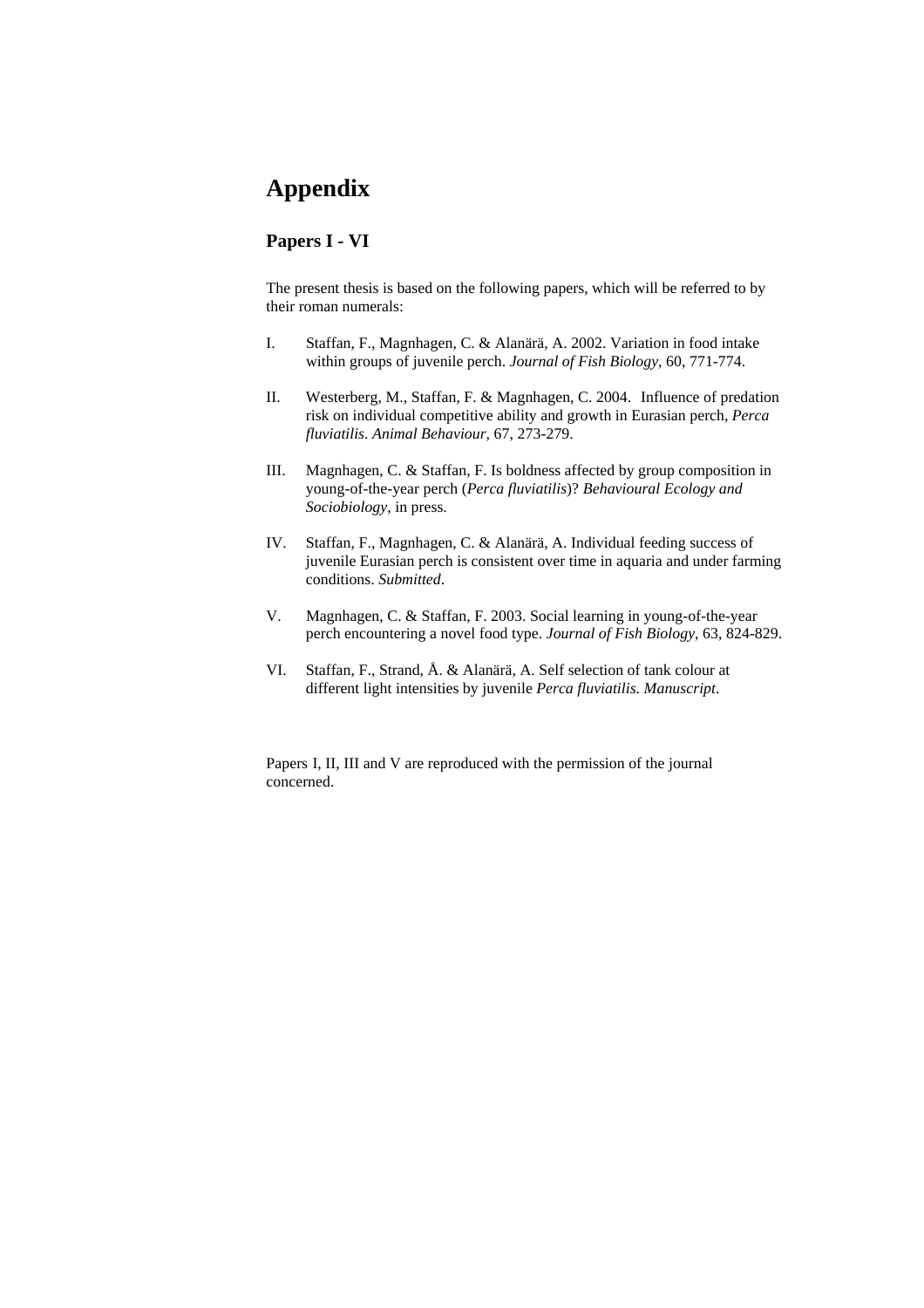## **Introduction**

As a result of intensive fishing, the catches of the fisheries industry have decreased dramatically world wide over the last decades, and some species may have been driven to the verge of extinction (Myers & Worm, 2003). To compensate for the losses in catches from our oceans, and to meet the increasing need for food by the growing world population, the importance of aquaculture is increasing. Actually, aquaculture is the most rapidly increasing food industry in the world (http:// [www.omvarldsbilder.se/2000/001109.htmlT](http://www.omvarldsbilder.se/2000/001109.html)TT; 6-Sept-2004). Today, the Swedish aquaculture production is dominated by rainbow trout *Oncorhynchus mykiss* (Walbaum) and Arctic charr *Salvelinus alpinus* (L.). New species are considered for aquaculture in Sweden and among them is Eurasian perch *Perca fluviatilis* L.

There are several factors that determine whether a fish species is suitable for aquaculture or not. For a species to be economically profitable for intensive farming it must be requested by the consumer, grow relatively fast and heterogeneously, reach market size before maturation, have a high survival rate, be easily bred under captive conditions, accept formulated feed as first feed, or soon after first feeding, and not have unwanted social interactions leading to, for example, cannibalism or strong dominance hierarchies (Pillay, 1990). Research on the domestication of perch has been conducted for about 10 years, mainly in Belgium and France (e.g. Mélard *et al*., 1995, 1996 a, 1996 b; Kestemont *et al*., 1996; Fontaine *et al*., 1997; Jourdan *et al*., 2000; Baras *et al*., 2003; Kestemont *et al*., 2003; Mandiki *et al*., 2004). From these, and other, studies, a number of issues have emerged, that need to be solved for successful farming of perch. Among them are optimising feed composition (Mélard *et al*., 1996 a), lowering levels of cannibalism at young stages (Mélard *et al*., 1996 b) and decreasing growth heterogeneity (Mélard *et al*., 1995). This thesis will focus on inter-individual variation in feeding behaviour of juvenile perch to try to understand why there is large growth heterogeneity in perch and to possibly give some suggestions for how it can be reduced.

#### **Competition**

An important key to understand the feeding behaviour of a specific fish species is knowledge on how individuals compete with each other for a common resource. Intraspecific competition in fish ranges from exploitative competition, where individuals interact indirectly by lowering the level of the resource, to interference competition, where one or a few individuals actively prevent others from utilising the resource (Wootton, 1998). One form of interference competition occurs in social hierarchies, where individuals decrease the potential fitness of conspecifics by defending and monopolizing feeding or breeding sites. Individuals within social hierarchies possess different competitive abilities and the most aggressive ones are often more successful in exploiting a shared resource (Metcalfe, 1986;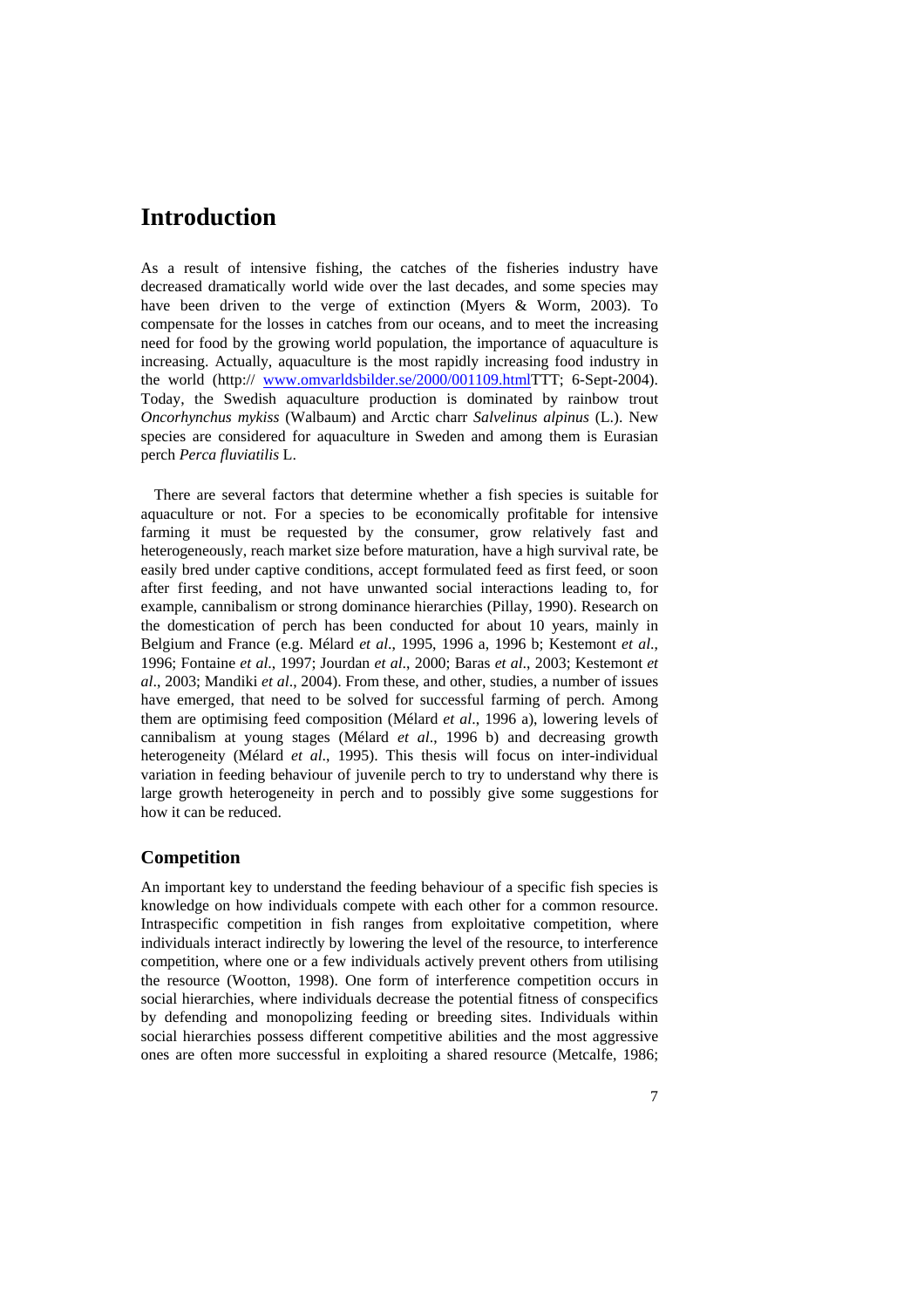Alanärä *et al*., 2001). In Arctic charr and rainbow trout, held under an aquaculture husbandry routine, individuals of high status have been found to suppress the growth of low status individuals (Alanärä & Brännäs, 1996, Alanärä *et al*., 2001). Other negative effects of aggressive behaviour on salmonids in aquaculture are fin damage (Moutou *et al*., 1998) and stress (reviewed in Brännäs *et al*., 2001). It is therefore important to know whether a species, that is intended for farming, displays aggressive behaviour and social hierarchies. Furthermore, in Atlantic salmon *Salmo salar* L., competitive success in aquarium experiments was found to be correlated with growth under an aquaculture husbandry routine (Metcalfe *et al*., 1989, 1990; Metcalfe, 1991). Possibly, a variation in competitive success could explain the large variation in growth also of perch in farming environments (Mélard *et al*., 1995, 1996 a). In perch, social interactions and competitive success during feeding have hitherto not been studied to a large extent on the individual level. It is important to study variation in individual competitive success and possible occurrence of aggression in juvenile perch in order to be able to minimise inter-individual variation in growth by designing suitable farming environments and routines.

#### **Shyness/boldness**

Fish behaviour is often considered to be general for individuals of the same species, but it has been found that individuals of similar age and size can respond in different ways to a specific situation. For example, the ability to learn new tasks has been found to vary between individuals of the same species and of similar size (Wilson *et al*., 1993; Sneddon, 2003). Also, the propensity to take risks differs between individuals. In a number of species of fish, such variation has been ascribed to innate variations in behaviour and has been referred to as the shy-bold continuum (Huntingford, 1976; Wilson *et al*., 1993; Sneddon, 2003; Sundström *et al*., 2004; Ward *et al*., 2004). Boldness has been found to be positively connected to dominance in brown trout *Salmo trutta* L. (Sundström *et al*., 2004) and it has been suggested, for a number of taxa, that a high stress tolerance makes an animal more risk prone, or "bold" (Koolhaas *et al*., 1999). The aquaculture environment can be very stressful for the fish, since factors such as density, light intensity, sound level and frequency of vibrations in the water are very different from those in their natural environment. For example, vibrations in the water, which is a way for prey fish to locate threats from predators (Hawkins, 1993), are occurring on a daily basis in fish farms, caused by splashes at the surface or by vibrations from slamming doors or steps. In a study at a Norwegian fish farm, fish were found to increase their oxygen consumption, which is a stress response, when a person walked by the tanks (Gjedrem, 1993). Even so, in Atlantic salmon cultured strains can have growth rates more than twice as fast as those of wild strains (Thodesen *et al*., 1999). It is possible that this increase in growth rate in farmed Atlantic salmon is partly due to that less stress sensitive, and thus probably bolder, fish have automatically been selected in breeding programs. In accordance, a number of studies are consistently showing that domestication selection reduces anti-predator responses (reviewed by Einum & Fleming, 2001). Similarly, there may be a correlation between boldness and growth rate in a farming environment in perch, which then could be used in future breeding programs.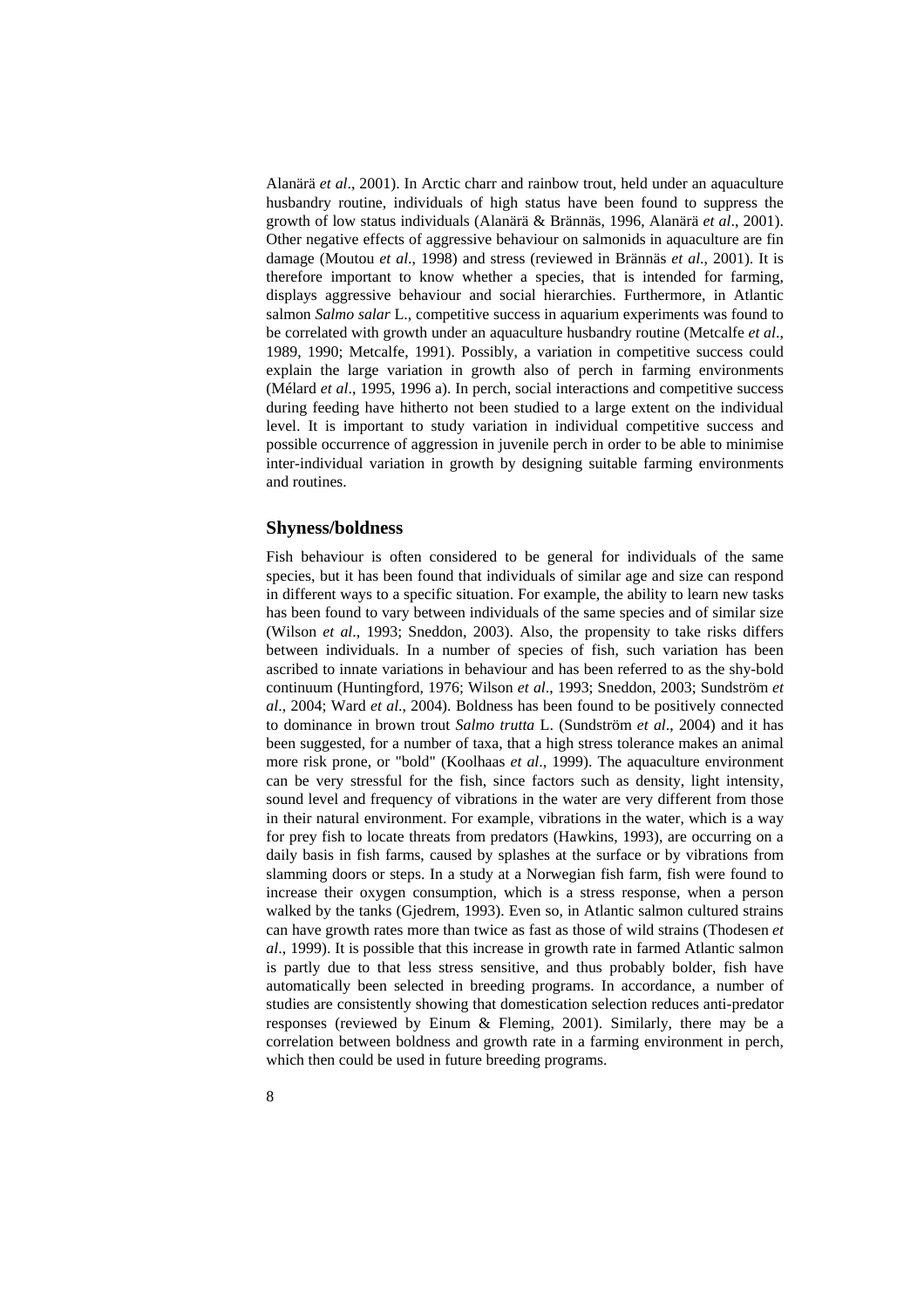#### **Objectives and aims**

The objective of this thesis was to find explanations for, and predictors of, the large variation in growth that has been found in juvenile perch of the same age in farming environments (Mélard *et al*., 1995, 1996 a). Understanding the mechanisms behind the large growth heterogeneity is of importance to enable a reduction of the variation in growth that occurs in aquaculture of perch. General scientific studies on individual behaviour were performed to find the mechanisms behind the large growth heterogeneity (I - III). These studies are of importance also for understanding the role of individual behaviour in an ecological context. For example, the results from these studies may indicate some of the mechanisms behind the large variation in size of juvenile perch of the same age that is found also in natural environments (Spanovskaya & Grygorash, 1977; Thorpe, 1977; Radke & Eckmann, 1999). In addition, applied studies were performed to try to find ways to reduce the growth heterogeneity of juvenile perch in aquaculture environments and to promote the development of perch farming (IV - VI). In the six articles, I have investigated whether:

- individuals vary in competitive ability, and whether there is occurrence of aggressive behaviour (**I**).
- the differences in growth are connected to differences in competitive ability and if those, in turn, are connected to differences in "shyness/boldness" (**II**).
- individual "shyness/boldness" and competitive ability are affected by these behaviours of other group members (**III**).
- the variation in competitive ability is consistent over time within two different environments, and if competitive ability in the two different environments are positively correlated (**IV**).
- the ability of juvenile perch to learn to feed on a novel food type is affected by the presence of demonstrators and by differences in "shyness/boldness" (**V**).
- iuvenile perch prefer certain tank colours when given the choice and whether light intensities and differences in competitive ability affect this choice (**VI**).

## **Materials and methods**

#### **Eurasian perch**

Perch is one of the most widely distributed fish species in Sweden (Svärdson, 1976). The perch start their lives as zooplanktivores, become benthivores as they grow larger and, eventually they become piscivores (Persson, 1988). As perch switch feeding behaviour, their social behaviour change accordingly from shoaling as zooplanktivores (Craig, 2000) towards feeding in small groups (Eklöv, 1992) or solitary (Bruylants *et al*., 1986) as piscivores.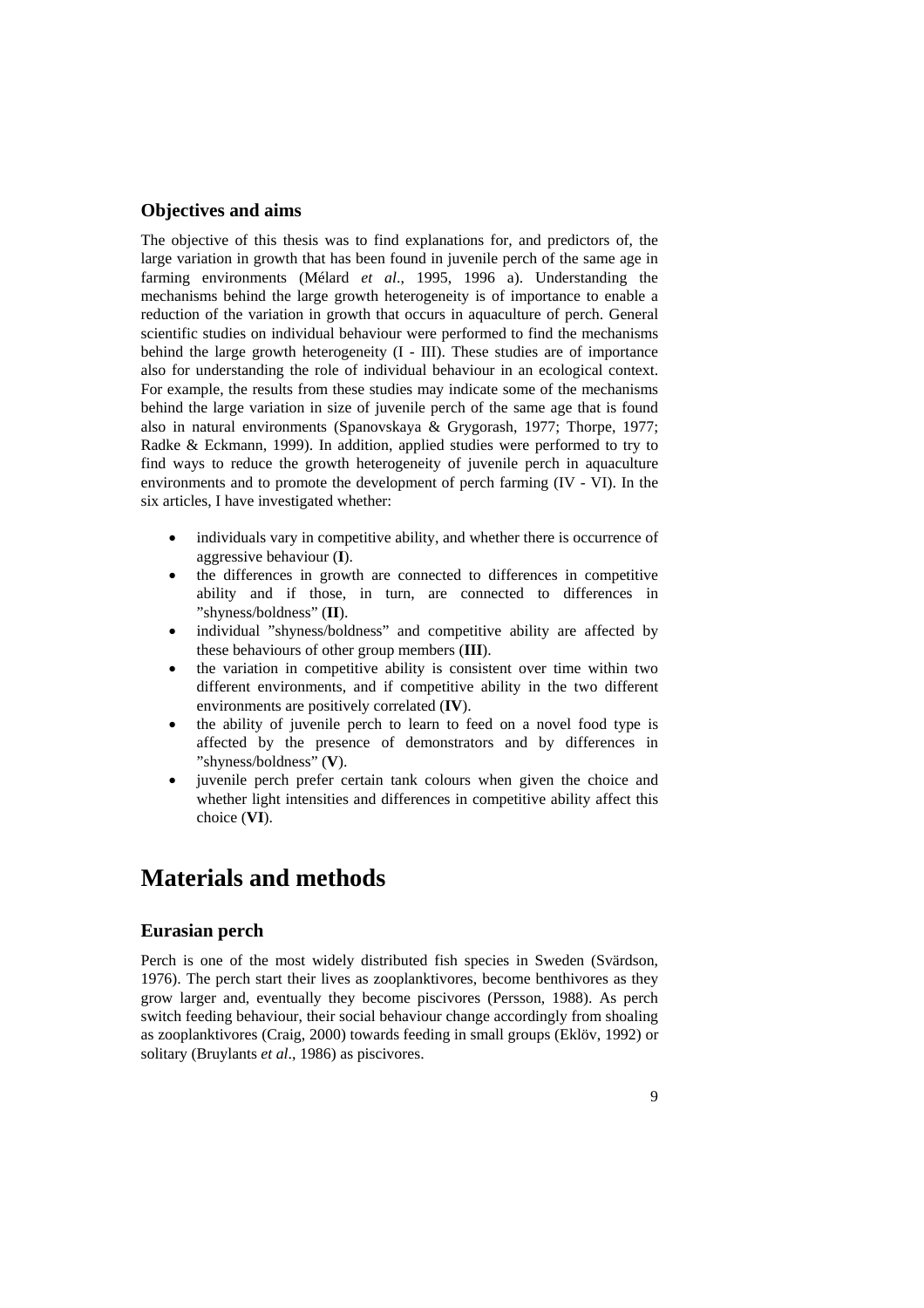#### **Fish and rearing**

Wild caught young-of-the-year perch were used in all studies. They were caught in lakes close to the city of Umeå (63°47'N; 20°17'E) by beach seining or electro fishing. Prior to experiments, the perch were either weaned to formulated feed or fed thawed red chironomid larvae. All experiments were conducted at the Umeå Marine Research Centre. Before and between (IV) aquarium experiments, perch were held in 1  $m<sup>3</sup>$  tanks under aquaculture husbandry routines (constant temperature, fed in excess, high densities).

#### **Experimental procedures**

Small groups of individually marked juvenile perch were studied in aquarium experiments (I-VI). Marking techniques used were Alcian blue dye (I-VI), Visible Implant Elastomer (IV) and Passive Integrated Transponders (PIT-tags, VI). Aquaria of either 170 l (I-V) or 660 l (VI) were used. Water was constantly renewed and held at temperatures of approximately 10ºC (I) or 17ºC (II-VI). Food items used were thawed red chironomids (I - IV) and/or formulated feed (IV, V, VI). Feeding with chironomids in aquarium experiments was performed by delivering single food items from the top of the aquaria (I, IV) or by presenting all food items on the bottom of the aquaria (II, III). When food was presented at the bottom of the aquaria, we used the term "prey attacks" instead of "prey consumed" as a quantification of food intake, as it was impossible to see if an attack was successful or not. However, the difference between the number of prey items added and the number of prey attacks (II) was always small. Fish were fed chironomids by hand (I - IV) and formulated feed was fed by hand (VI) and/or by automatic point source feeders (IV, V, VI). We estimated the individual degree of boldness as the proportion of time that an individual spent out in open water as opposed to in plastic vegetation (II, III, IV). By visual observations we recorded the position of each individual once every 60 s (II, III) or 120 s (IV). Competitive ability or feeding success was estimated as individual mean share of the group meal in aquarium experiments and as growth in tanks. Growth was calculated as the Specific Growth Rate, SGR (Ricker, 1979, II, III) or as the Thermal Growth Coefficient, TGC (Iwama & Tautz, 1981, IV- VI).

 $SGR = [(ln W_2 - ln W_1)/D]^*100,$ 

$$
TGC = [(W_2^{1/3} - W_1^{1/3})/(D * T)] * 1000,
$$

where  $W_1$  is initial weight (g),  $W_2$  is final weight, D is the number of days and T is temperature (ºC). SGR is affected more by fish size than is TGC (Cho 1992), but also, SGR is more widely used whereas TGC, so far, is used mainly in aquacultural studies. Therefore, SGR was used to calculate growth in studies that were of a general scientific character, were of short duration and included fish of similar sizes (II, III). In studies that had clear aquaculture approaches, were run over longer time periods and included fish with relatively large size differences, TGC was used (IV - VI).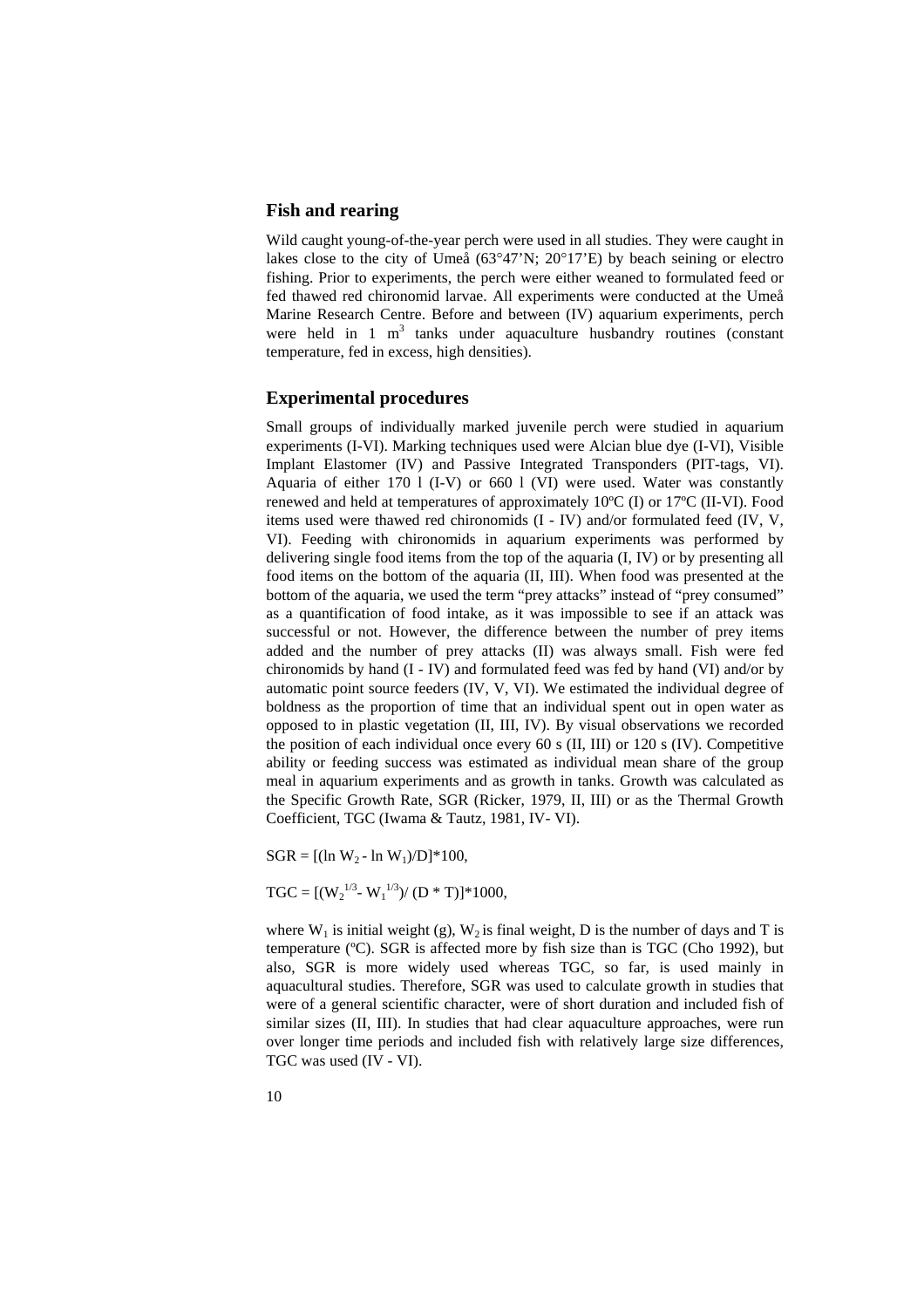### **Results - Summary of papers**

#### **Paper I**

Individual food intake varied between 4-68 % of the total number of chironomids fed to the group. We assigned fish within each group a rank number (1-4) based on their relative food intake within their group. Thereafter we sorted fish into new groups where they were placed with fish of their own rank, and the competitive tests were performed again. The CV decreased after sorting individuals into the new groups. The CV of body size within groups was not correlated to the CV of food intake. No aggressive interactions were detected during feeding. Thus, there was a large variation in competitive success between individuals and this variation did not seem to be affected by differences in social status of group members.

#### **Paper II**

Individual competitive ability and degree of boldness were estimated in the presence and the absence of a predator (first part). Thereafter a growth study was performed with groups in the presence and absence of a predator (second part). Individual competitive ability, estimated as the proportion of individual prey attacks out of the total number of prey attacks in the group, was consistent over time. The individual number of prey attacks was also correlated between the two treatments, with and without predator (Fig. 1). The relative size was correlated with the number of prey attacks, so that the largest individual within a group made more prey attacks than the smaller, even though size differences within groups were very small  $(\pm 1 \text{ mm})$ . However, no correlation between absolute body length and the number of prey attacks was found when pooled across tanks. Competitive ability was correlated to the degree of boldness. The presence of a predator increased the differences in boldness between good and poor competitors so that poor competitors (feeding ranks 2-4) decreased their time in the open, whereas good competitors (feeding rank 1) did not change their habitat use compared to in the absence of a predator (Fig. 2). Body length and boldness were negatively correlated, both with and without a predator present. Growth rate was positively correlated with total number of prey attacks during the first part of the study, and in the second part, they tended to be positively correlated in the absence ( $p =$ 0.06), but not in the presence of a predator. There was no difference in growth of juveniles between the predator treatments. Aggressive acts, in the form of charges towards the other fish, were observed but not quantified. Four of the six individuals that were aggressive also had the highest number of prey attacks in their group. Thus, there were clear differences between individuals in competitive ability and in boldness, and the differences in boldness were increased by the presence of a predator. Growth seemed to be connected to competitive ability but not to risk behaviour. The observed aggressive acts may be connected to the differences in competitive success.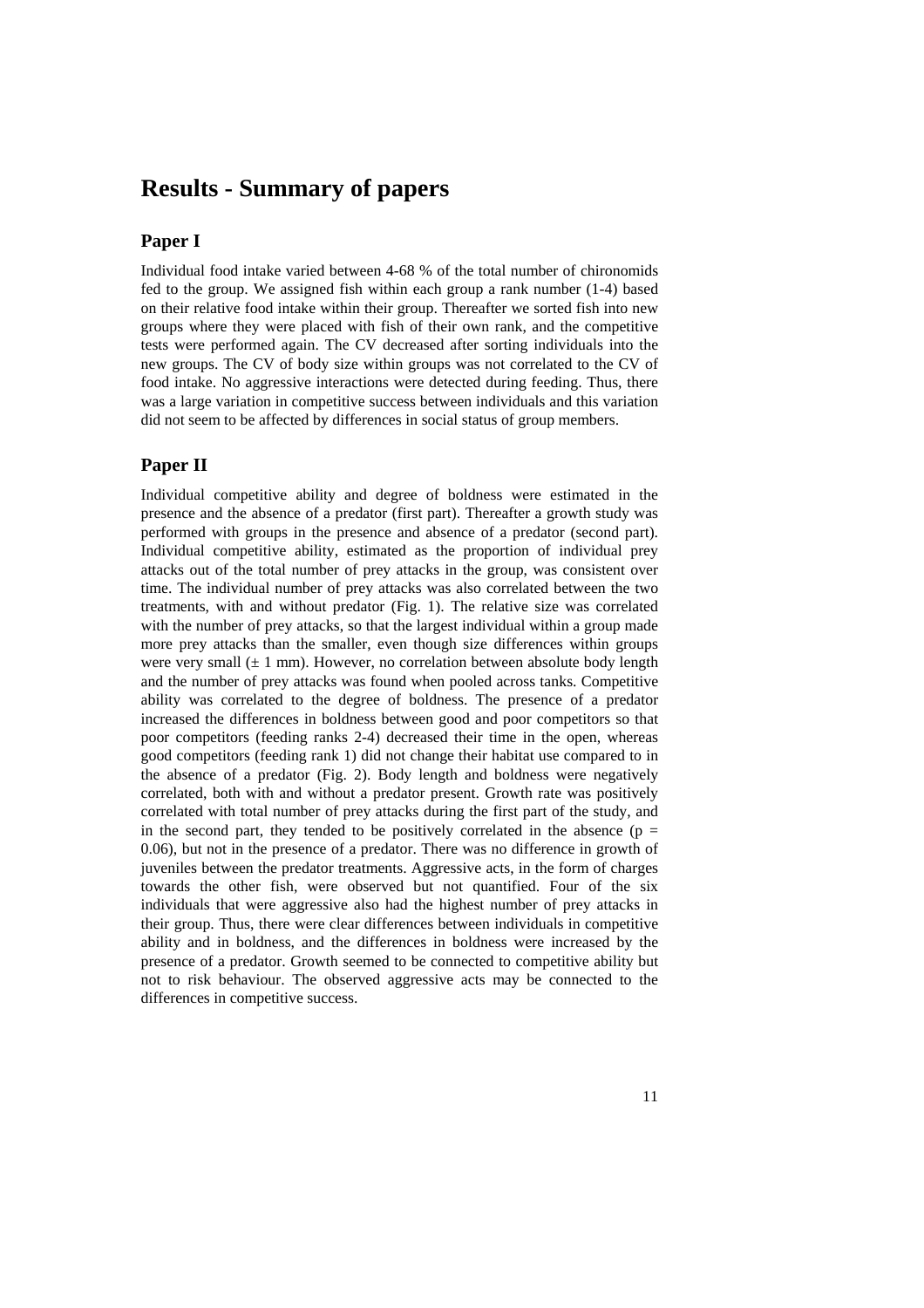

Fig. 1. The relation between the proportion of prey attacks made by the individuals in the presence and the absence of a predator.

#### **Paper III**

The number of prey attacks was again positively correlated to the degree of boldness in visual contact with a predator. Perch were categorised into "personality types" (shy, bold and intermediate) according to these differences in habitat utilisation and feeding activity (first part). Thereafter they were sorted into new groups, containing only one personality type and the same experimental procedure was repeated (second part). Shy individuals increased both their time in the open water and the number of prey attacks in the second part, probably due to habituation to the environment and the experimental procedure. Also, the feeding activity of shy individuals in the second part was affected by group composition in the first part, so that individuals with only shy companions in the first part fed more in the second part than did shy fish which had previous experience of bold or intermediate companions. Bold individuals decreased their time in the open in the second compared to the first period whereas there was no change in behaviour after regrouping of intermediate individuals. During the first part, the individual degree of boldness was influenced by the behaviour of the other group members whereas the number of prey attacks was not. Thus, group composition was found to be important for individual degree of shyness/boldness.

#### **Paper IV**

Differences in competitive ability (feeding success) were consistent over time in both aquarium experiments and in tanks. No connection between food intake in aquaria and growth in tanks during the following growth period was found in the last two of the three aquarium experiments, whereas in the first, food intake and subsequent growth were negatively correlated. Condition factor right before the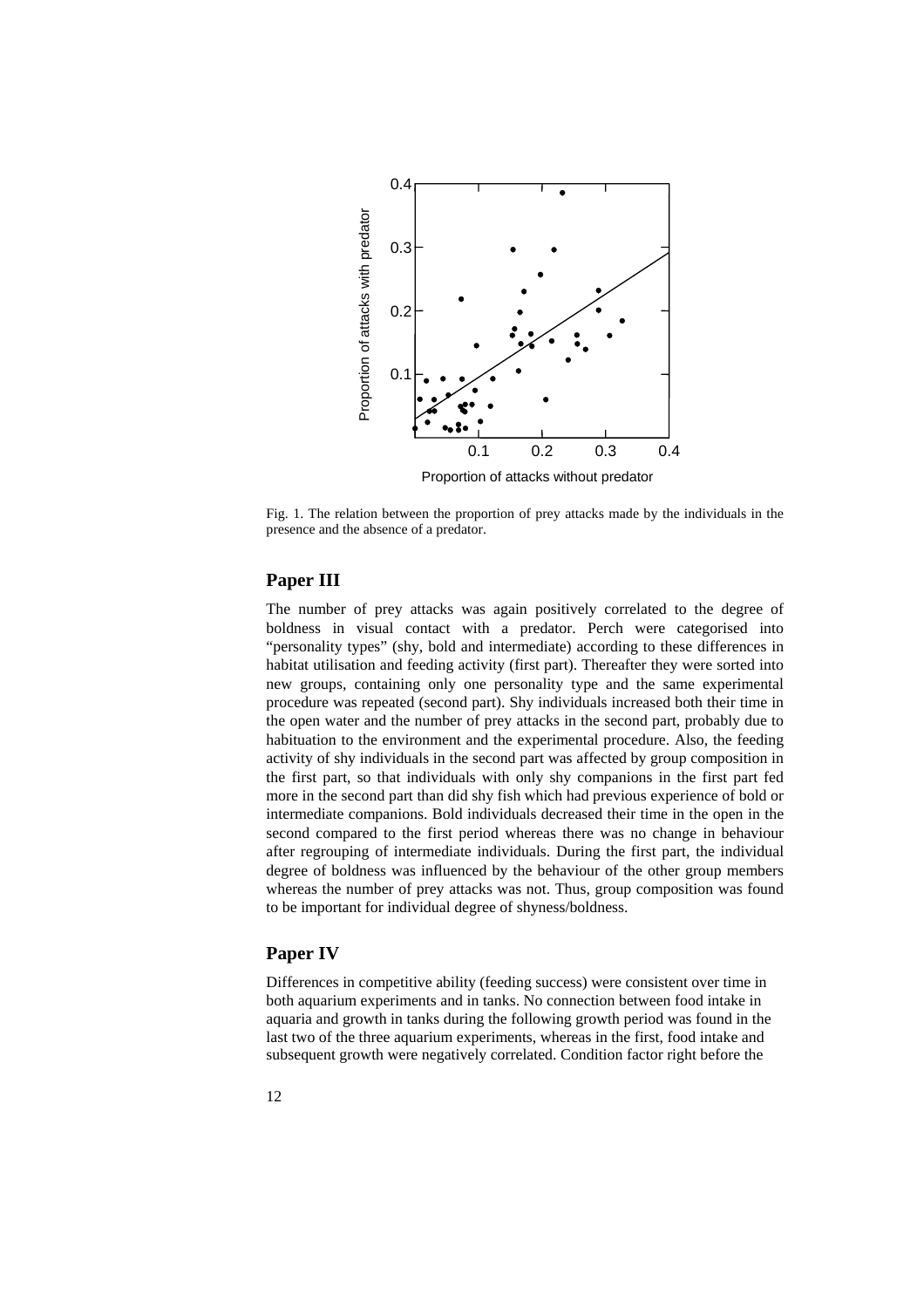

Fig. 2. The proportion of time (X  $\pm$  95 % C.I.) that individuals with different feeding ranks spent in the open water in the presence and the absence of a predator.

start of the aquarium experiments and feeding success in aquaria were negatively correlated in the last aquarium experiment and tended to be so also in the middle one ( $p = 0.07$ ). Boldness in aquaria was negatively correlated to growth in tanks but not connected to the condition factor at the start of the aquarium experiment. Hence, a fish that was successful in one of the environments tended to be less successful in the other. Thus, differences in competitive ability are consistent over time in different environments, but competitive ability is not positively correlated between environments. A seasonal variation in growth, with an increase in April and July was found, despite constant temperature and day length. This growth variation indicates that juvenile perch have an endogenous rhythm that can act without external cues.

#### **Paper V**

social environment, previous experience and individual characteristics (boldness) affect learning in perch. Groups of young-of-the-year perch, with or without previous experience of the environment, were presented with a novel food type, dry feed, in the presence or absence of experienced demonstrators, which were habituated to the feed. Individuals that were together with experienced demonstrators and had no previous experience of the environment, seemed to learn how to feed on formulated feed faster than individuals that also were inexperienced of the environment but not placed with demonstrators and than fish that had previous experience of the environment and were placed with or without demonstrators. The body mass change was positively correlated to boldness. This indicates that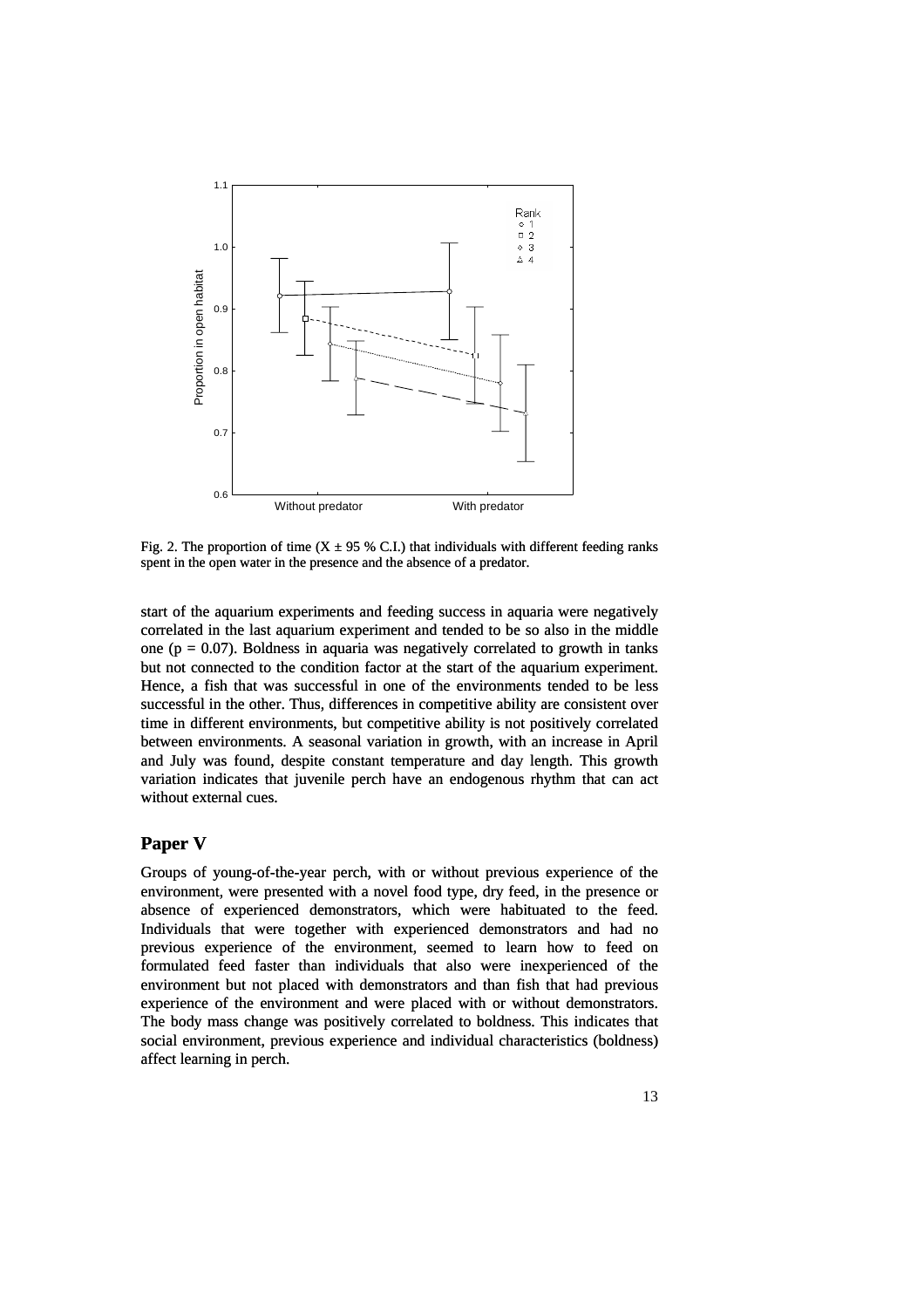

**Light intensity (Lux)**

Fig. 3. Means  $(\pm S.D.)$  of the mean per aquarium of number of registrations per individual during daytime (7.00-19.00) per colour combination and light intensity. Circles: grey/white, triangles: black/grey, squares: black/white.

#### **Paper** VI

Juvenile perch were tested for preference of three different tank wall colours (white, grey and black), combined pair-wise, in three different light intensities (16, **1996**<br> **1996 a 1996 a 1996 a 1996 a 1996 a i c a i c a i c i c i c d i c i c i c d i c i c i c c i c i c c i c i c c i c c** 200 and 2200 lux). A self-selection system was used and individuals were monitored with PIT-tags. The fish had no preference for any of the tank wall colours tested. They were, however, more active (were registered by the antenna between the compartments more often) during daytime (7 am -7 pm) in the highest light intensity than in the two lower (Fig. 3). This indicates increased stress in higher light intensities. Growth did not differ between the three different combinations of tank wall colour. Neither colour preference nor growth differed between individuals of different competitive abilities, which were estimated in a second aquarium experiment. In conclusion, this study indicates that white, grey and black tank wall colour are equally suitable for farming of juvenile perch and that light intensities lower than 2200 lux should be used in aquaculture of perch, due to that this light intensity seemed to stress the fish. Also, the social behaviour of perch does not seem to be an obstacle for perch farming.

# Discussion

This thesis aimed to study the mechanisms behind the large size heterogeneity that is often found in perch of the same age, both in aquacultural (Mélard *et al*., 1995,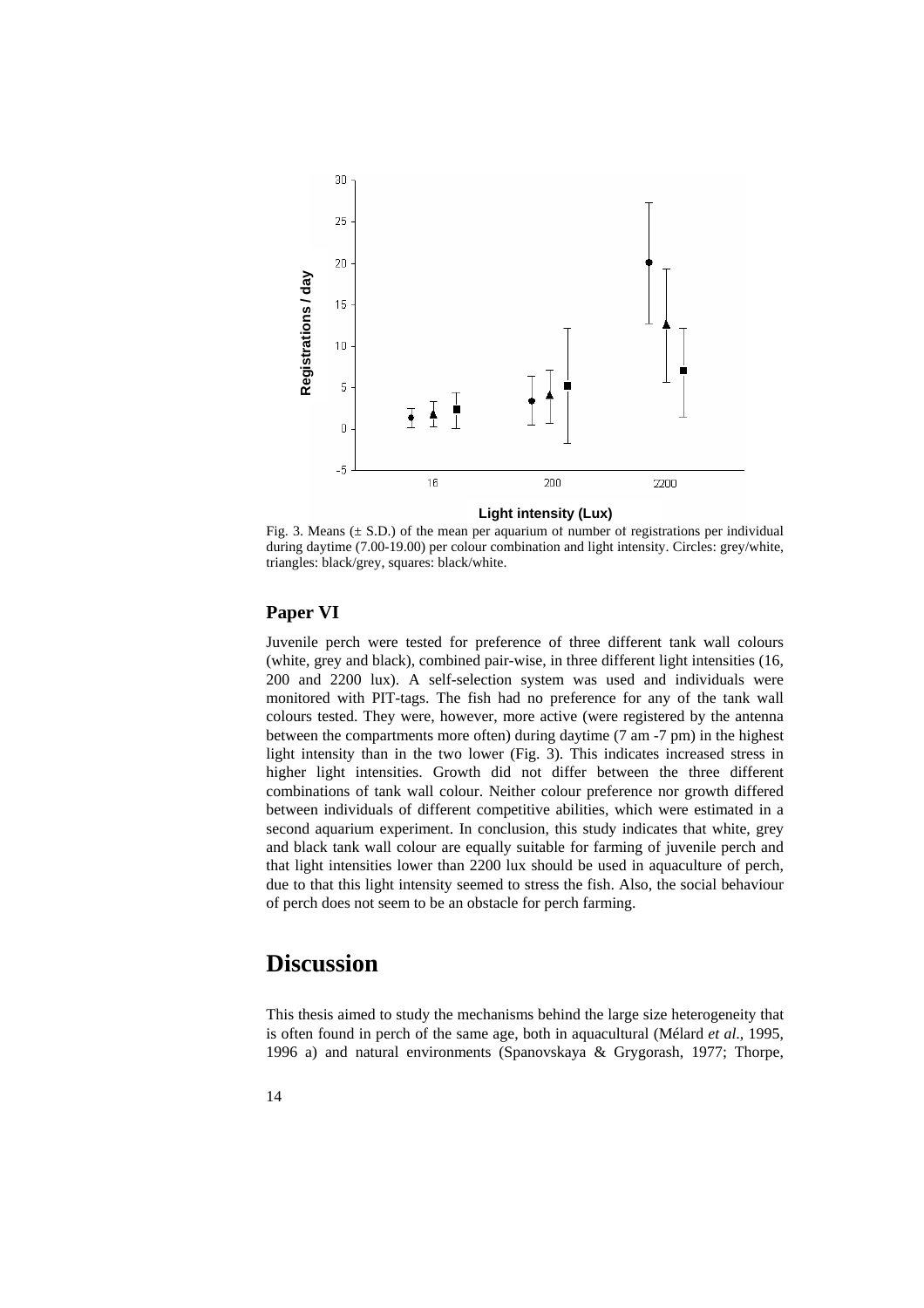1977; Radke & Eckmann, 1999) and to possibly present suggestions to how this variation in growth rate can be reduced in aquacultural environments.

#### **Competitive ability**

We found a large variation in competitive ability, measured as individual mean share of group meal in aquaria and as growth in tanks, in all experiments where it was studied (I - IV and VI). This variation was consistent over both short (II) and long (IV) time periods and in both aquaria (II, IV) and tanks (IV). When individual share of group meal and growth was measured in the same environment, positive correlations were found (II), whereas when measured in different environments, no correlation was found (IV, VI). In accordance with these results, the competitive success of individual Arctic charr in aquaria, estimated as relative food intake, relative size and relative aggressiveness, was found to be uncorrelated with their performance under aquacultural conditions, measured as growth, age at maturation and reproductive investment (Adams & Huntingford, 1996). In perch, negative correlations were found between feeding success in aquaria and growth in tanks (in one of the three months where aquarium experiments were performed) and between condition factor and feeding success (in two of the months), respectively (IV). This indicates that individuals that were less successful in tanks, and thereby developed a poor condition, were prone to be more successful in aquarium experiments.

(within groups) on the relative competitive success were not uniform. In one of the studies no connection was found (I). In another, absolute body length was not co rrelated to competitive success (II). The fact that only a restricted amount of Furthermore, in this thesis, the results on the effect of the relative body size food was offered to each of the groups, and that there was a slight size difference between groups, explains the lack or correlation between absolute body size and competitive success (II). In the same study, relative size was of importance for the relative competitive success within groups, with the largest individual being more successful than the smallest (II). Larger perch are more efficient foragers than smaller ones, because of increased searching ability and handling efficiency with increasing size (Byström & Garcia-Berthou, 1999). Due to very small size differences in our study, this explanation seems less likely. Instead the larger size of the most successful individuals may be a consequence rather than a cause of them being better competitors as has been found in Atlantic salmon parr (Huntingford *et al*., 1990). Possibly, a combination of, for example, behavioural (shyness/boldness; Wilson *et al*., 1993; Sneddon, 2003), physiological (standard metabolic rate or stress tolerance; Metcalfe *et al*., 1995; Koolhaas *et al*., 1999; Pottinger & Carrick, 2001; Øverli *et al*., 2002) and morphological (body shape; Schluter, 1995; Hjelm *et al*., 2000) traits in specific individuals of juvenile perch make them successful in some environments but not in others.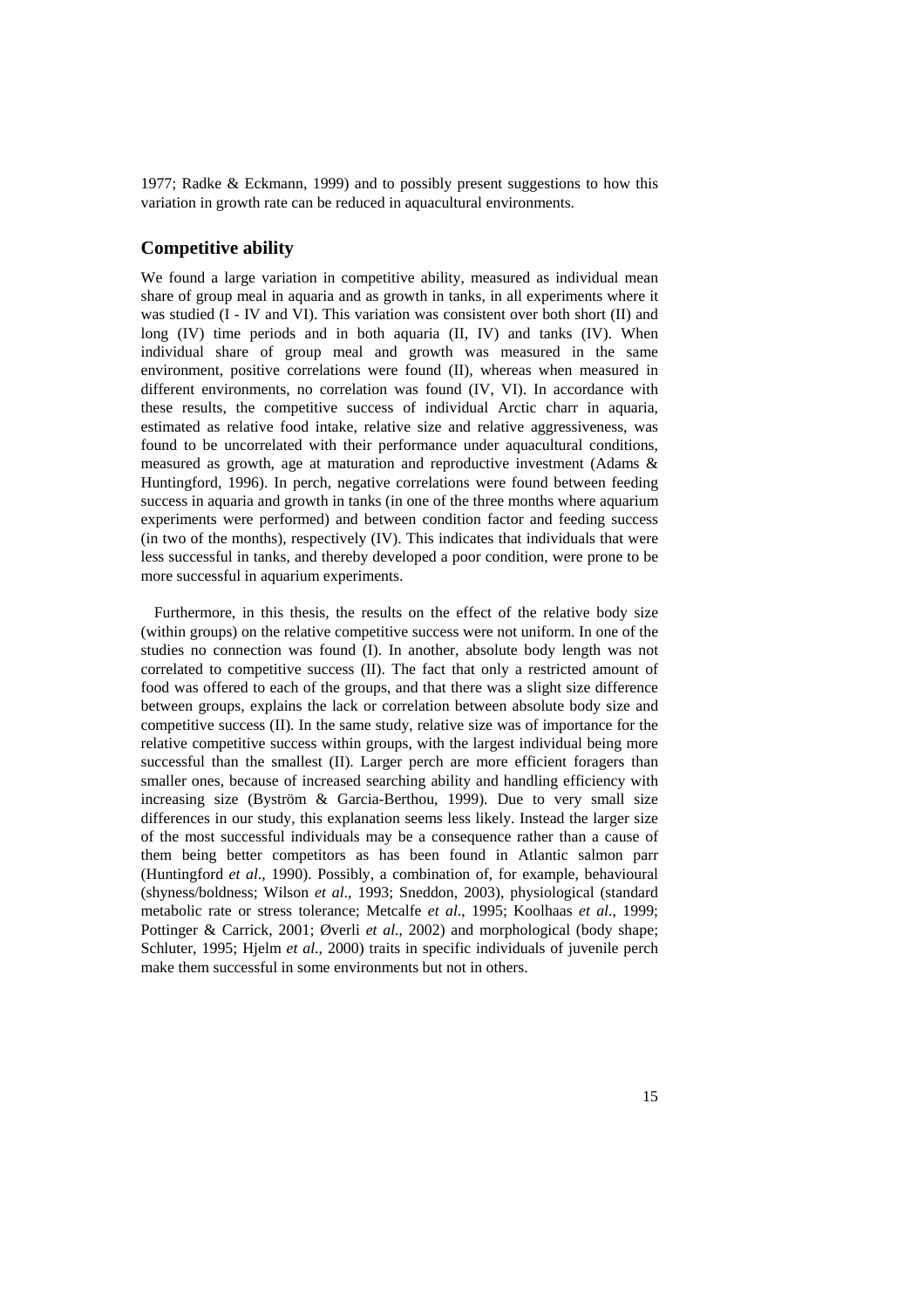#### **hyness/Boldness S**

A large variation in boldness was found between individuals (II, III, IV) and this variation increased in the presence of a predator (II). Boldness was negatively correlated to body length (II), which means that risk behaviour is not necessarily dependent on vulnerability to predation related to body size. Metabolic rate is negatively correlated to body size. Thus, smaller individuals may need to be more bold in order to meet their energy requirements. Smaller fish also need to grow out of a size-range where they are more vulnerable to predators, so the optimal behaviour may be a trade off between several components of risk. It has been argued that the relative benefits of growing quickly, and hence taking risks while foraging, should decrease with increasing body size (Grant & Noakes, 1987). Furthermore, boldness was found to be positively correlated to the competitive ability of juvenile perch (II, III, IV). On the other hand, individuals that were more successful feeding in aquaria were less successful in tanks (IV). This may have been due to that they had developed a poor condition in tanks and were therefore more motivated to feed than fish in good condition. Hunger level and time exposed to predators (i.e. boldness) have previously been found to be correlated in several species of fish (Dill & Fraser, 1984; Milinski, 1985; Magnhagen, 1988). However, it seems unlikely that hunger level alone affected boldness in our study (IV), since condition factor before the aquarium experiment with vegetation was not correlated to time in the open. Instead, since condition factor was negatively correlated to feed intake (VI), differences in foraging strategies (risk-proneness) may influence time spent in the open and seemingly more risky habitat as in rainbow trout (Sneddon, 2003). The occurrence of different foraging strategies is also indicated by the fact that the time that the juveniles spent in open water, but not their relative number of attacks, was decreased in the presence of a predator, compared to in the absence (II). Furthermore, group composition influenced individual boldness, but not individual food intake (III). This foraging success under farming conditions may, however, not be influence by these different foraging strategies.

in physiological traits. Connections between physiology and behaviour have previously been found in several species, namely connections between standard The observed behavioural differences between individuals in shyness/boldness in this thesis may be explained by differences in innate characteristics, for example metabolic rate and dominant behaviour (Metcalfe *et al*., 1995) and between stress tolerance (cortisol levels) and boldness (Koolhaas *et al*., 1999), dominance (Pottinger & Carrick, 2001) and locomotor activity (Øverli *et al*., 2002), respectively. Variation in physiological traits, such as standard metabolic rate or stress tolerance, might also in perch explain the variation in boldness that was observed in several of the articles in this thesis (II, III, IV).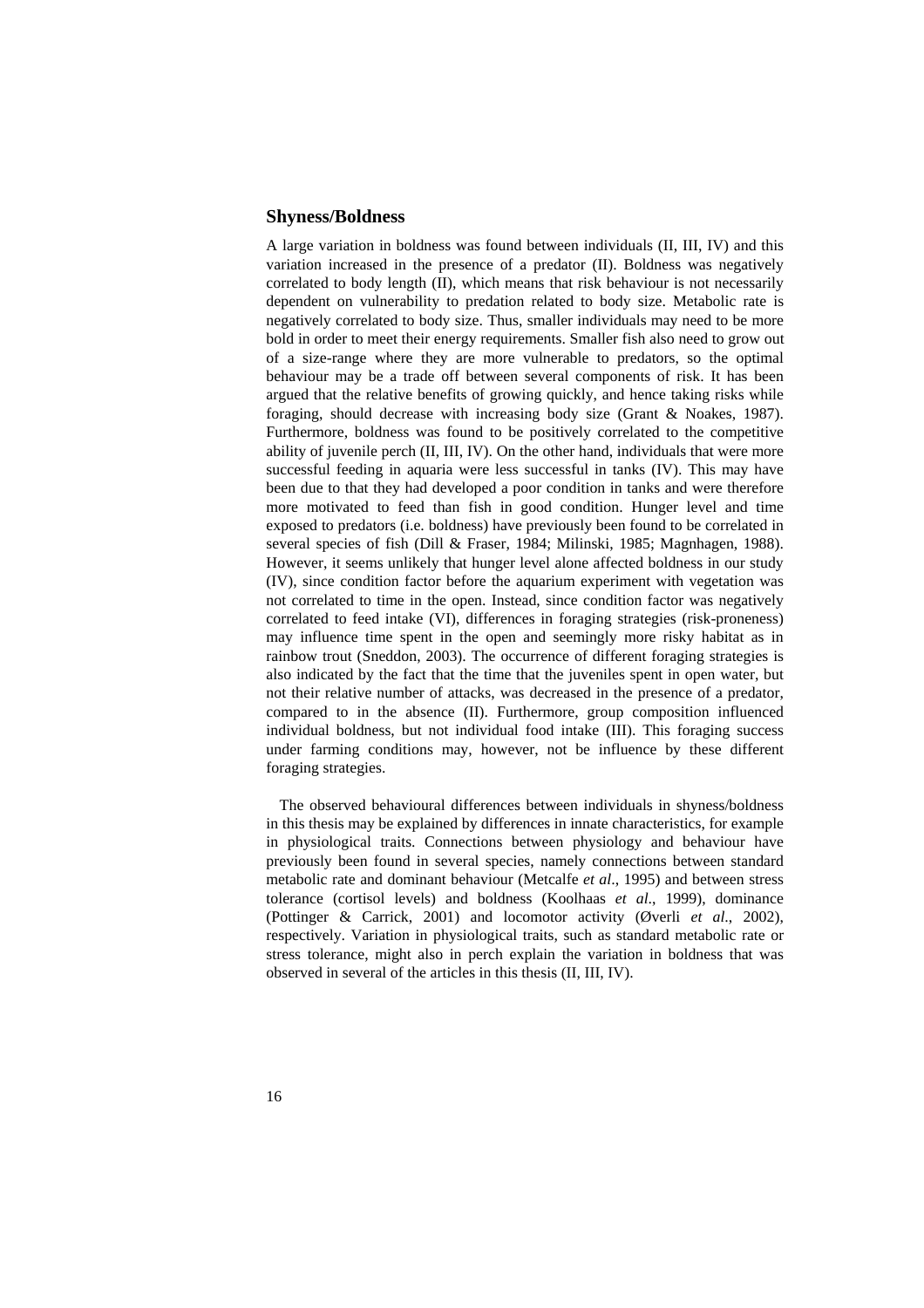#### **mplications for aquaculture I**

#### *rowth G*

A seasonal variation in growth, with an increase in April and June was found in juvenile perch (IV, Fig. 4). Karås (1990) found a seasonal variation in growth in perch at a constant temperature of 15°C, and natural day length (Fig. 4). Considering perch, no studies have hitherto reported seasonal fluctuations in growth in constant temperature and day length, which could be due to that aquacultural studies on perch are often conducted over time periods that may be too short to discover such variations (Mélard *et al*., 1995; Fontaine *et al*., 1997; Jourdan *et al*., 2000; Juell & Lekang, 2001). However, Mélard *et al*., (1996 a) conducted an aquacultural study on perch over 14 months, where growth tended to increase in January and not in April-May as in our study. The appetite of several fish species is known to fluctuate over the season, triggered by fluctuations in temperature and/or in day length (Karås, 1990; Smith *et al*., 1993; Saether *et al*., 1996; Simpson *et al*., 1996). In accordance with our results, some species, such as Arctic charr, show seasonal variation in growth in constant temperature and day length (Saether *et al*., 1996). Knowledge of seasonal variation in appetite is of major importance in aquaculture as feed alone stands for the largest expense of fish farms. Optimisation of feeding management is therefore of great importance to maximise the economic gain and also to minimise the environmental impact of specific farms.

for successful breeding programs also in perch is indicated in this thesis by the large variation in growth, and the consistency in relative growth of individual The growth rate of selected lines of Atlantic salmon can be doubled after five generations, compared to the wild strain (Thodesen *et al*., 1999). A large potential perch over longer time periods in aquaculture environments (IV). Competitive success in aquarium experiments can, however, not be used in perch as an indicator of growth potential under aquaculture husbandry routines, as these factors were found not to be correlated (IV, VI).

aquaculture conditions. Thus, there were no clear indications of whether boldness Since boldness was either positively (V), negatively (IV) or un-correlated to growth, it is, consequently, not useful as an indicator of growth performance under is correlated to a high tolerance of stress or not in this thesis. If such a connection existed, growth would be expected to be positively correlated to boldness as in three-spined stickleback *Gasterosteus aculeatus* L. (Ward *et al*., 2004).

#### *Aggression*

Strong social hierarchies, often mediated by aggressive interactions, can in farmed fish have negative effects of subordinate individuals as, for example, fin damage and stress (Moutou et al., 1998; reviewed in Brännäs et al., 2001) and can also cause large variations in growth (Alanärä & Brännäs, 1996). It is therefore important to be aware of whether a species that is intended for farming display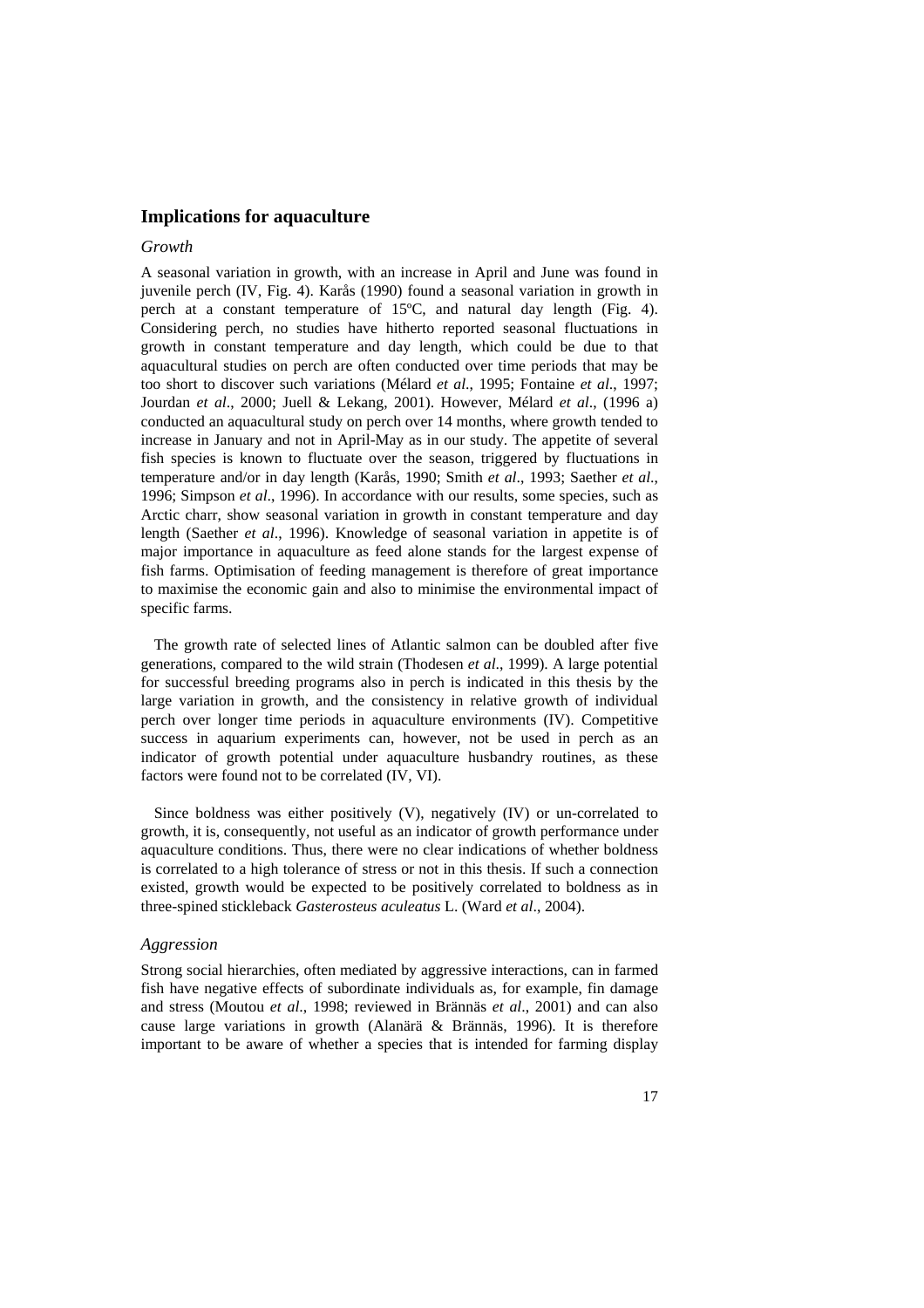aggressive behaviour and social hierarchies. Different studies gave counteracting results regarding whether aggressive behaviour occurs in juvenile perch or not (I, II). Possibly, the water temperature could have affected the occurrence of aggression, as the water was warmer in the study where charges were observed (II), than in the study where no aggressive acts where seen (I). Another difference between these studies was that food was delivered as single food items from above (I), or with all food items presented at once, at the bottom of the tank (II).

aggressive acts, mostly performed by competitively superior individuals, were observed in one of the studies (II). Perch can therefore be considered as suitable Thus, juvenile perch do not seem to have strong social hierarchies (I), even though



Fig. 4. Growth of perch over the season in  $15^{\circ}$ C and natural day lengths (diamonds, calculated from Karås 1990) and in 17 ºC and constant day lengths (squares, calculated from IV).

are unlikely. However, more studies need to be performed on the connection between social interactions and variation in growth in perch (II). for farming environments in this aspect, as fin damage and stress of subordinates

#### *Farming environment*

The light intensity for juvenile perch in aquaculture should be lower than 2200 lux, as this light intensity increased the activity of the fish, probably due to increased stress levels. Regarding tank wall colour, neither preference nor growth of the perch differed between the colours tested (white, grey and black), which indicates that all of these colours are equally suitable for farming perch of the studied size class (VI).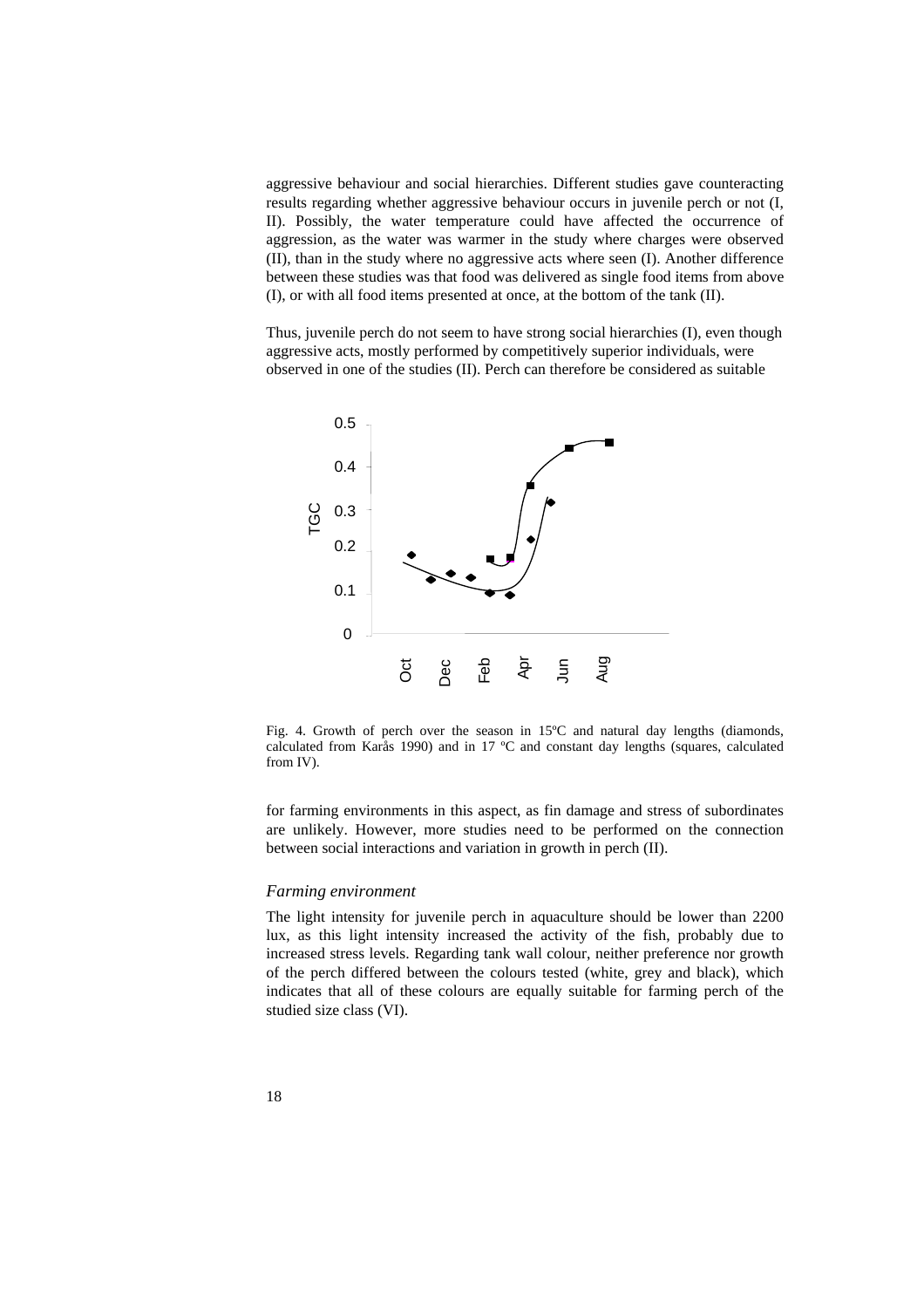#### *Feed training*

Boldness was found to be positively connected to learning (V), which is in accordance with previous studies on guppy Poecilia reticulata (Peters) (Dugatkin Alfieri, 2003) and rainbow trout (Sneddon, 2003). It is difficult to get wild & caught perch to accept formulated feed. Results from this thesis indicate that it may be possible to use social learning to teach wild-caught juvenile perch to feed on formulated feed (V), which could be useful in the development of farming of perch.

#### **Conclusions**

between individuals, whereas strong social hierarchies have not been observed. Thus, competitive ability may be an underlying mechanism for the large variation in growth that has been reported both in aquaculture and in natural environments. In this thesis, it has been found that the ability to compete for food differs greatly The large variation and individual consistency in growth, found in this thesis, indicates that perch has a large potential for successful breeding programs, which, by selecting for fast growing individuals, may decrease the growth heterogeneity which has been observed in perch in aquaculture. Boldness and competitive success in aquarium experiments can not be used as an indicator of growth capacity in an aquaculture environment.

#### **Outcome of hypothesis testing:**

NO, there is no occurrence of aggressive behaviour. **Paper I)** YES, there is a difference between individuals in competitive ability.

Paper II) YES, differences in growth are connected to differences in competitive ability, and these are, in turn, connected to differences in "shyness/boldness".

Paper III) YES, group composition affects individual "shyness/boldness", NO group composition does not affect individual competitive ability.

**Paper IV**) YES, the difference in competitive ability is consistent over time and in different environments. NO, competitive ability is not correlated between environments.

**Paper V)** YES, the company of demonstrators improves the ability to learn to feed on a novel food type. YES, differences in "shyness/boldness" seem to affect learning.

**Paper VI)** NO, juvenile perch do not prefer any of the presented tank wall colours over the others. NO, neither light intensity nor differences in competitive ability affects the preference for tank colour.

#### **Future prospects**

in aquaculture. Still, further research on how to diminish the large variation in growth in perch in aquaculture is needed. Other possible keys to reduce this problem could lay in finding suitable densities at different sizes, proper feeding Breeding programs could be one way to reduce the growth heterogeneity of perch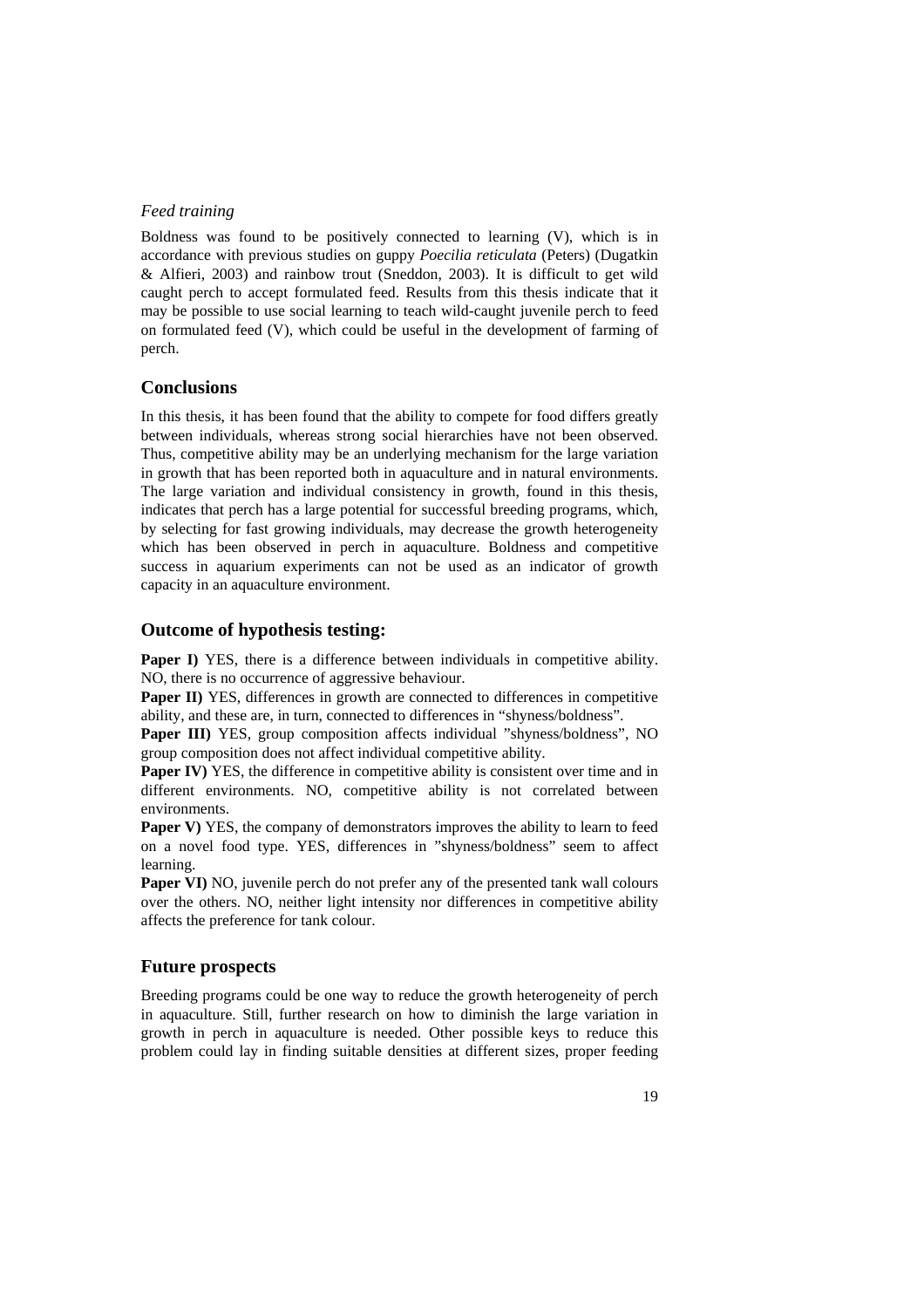regimes, suitable frequency of sorting of perch and enriched farming environments. The variation in boldness in perch, observed in several of the articles in this thesis (II, III, IV), might be explained by variation in physiological traits, such as standard metabolic rate (SMR) or stress tolerance. Finding such connections would give physiological explanations to observed behavioural differences. In natural environments, a variation in SMR may lead to different trade-offs between spending time in refuges and feeding under the risk of predation. Individuals with a relatively high SMR might be forced to expose themselves more to the risk of predation in order to avoid starvation (as suggested in Cutts et al. 2002) and thereby be classified as bold, whereas individuals with a relatively low SMR can spend a larger proportion of time in shelter, as the risk of starvation for them is lower, and be classified as shy. A possible benefit of having a high SMR might be a potential for a higher growth rate. Regarding the consequences of social and aggressive interactions on growth heterogeneity in perch, more research is needed.

# **References**

- Adams, C. & Huntingford, F. A. 1996. What is a successful fish? Determinants of competitive success in Arctic charr (*Salvelinus alpinus*) in different social contexts. *f Fisheries and Aquatic Sciences* 53, 2446-2450. *Canadian Journal o*
- Alanärä, A. & Brännäs, E. 1996. Dominance in demand-feeding behaviour in Arctic charr and rainbow trout: the effect of stocking density. *Journal of Fish Biology* 48, 242-254.
- A lanärä, A. Burns, M. D. & Metcalfe, N B. 2001. Intraspecific resource partitioning in brown trout: the temporal distribution of foraging is determined by social rank. *Journal of Animal Ecology* 70, 980-986.
- Baras, E., Kestemont, P. & Mélard C. 2003. Effect of stocking density on the dynamics of cannibalism in sibling larvae of *Perca fluviatilis* under controlled conditions *Aquaculture* 219, 241-255.

Brännäs, E., Alanärä, A. & Magnhagen, C. 2001. The social behaviour of fish. In *Social behaviour in farm animals* (Keeling, L & Gonyo, H., eds) pp. 273-302. Cab International, Wallingford, UK.

- Bruylants, B., Vandelannoote, A. & Verheyen, R. 1986. The movement pattern and density distribution of perch, *Perca fluviatilis* L. in a channelized lowland river. *Aquaculture and Fisheries Management* 17, 49-57.
- Byström, P. & Garcia-Berthou, E. 1999. Density dependent growth and size specific competitive interactions in young fish. *Oikos* 81, 217-237.
- Cho, C. Y. 1992. Feeding systems for rainbow trout and other salmonids with reference to current estimates of energy and protein requirements. *Aquaculture* 100, 107- 123.
- Craig, J. F. 2000. Swimming, movements and migrations. In *Percid Fishes Systematics, Ecology and Exploitation* (Craig J. F. editor) pp. 78-105. Blackwell Science, Oxford, UK.
- Cutts, C. J., Metcalfe, N. B. & Taylor A.C. 2002. Juvenile Atlantic Salmon (*Salmo salar*) with relatively high standard metabolic rates have small metabolic scopes. *Functional Ecology* 16, 73-78.
- D ill, L. M. & Fraser, A. H. G. 1984. Risk of predation and the feeding behaviour of juvenile coho salmon (*Oncorhynchus kisutch*). *Behavioral Ecology and Sociobiology* 16, 65-71.
- Dugatkin, L. A. & Alfieri, M. S. 2003. Boldness, behavioural inhibition and learning. *Ethology, Ecology & Evolution* 15, 43-49.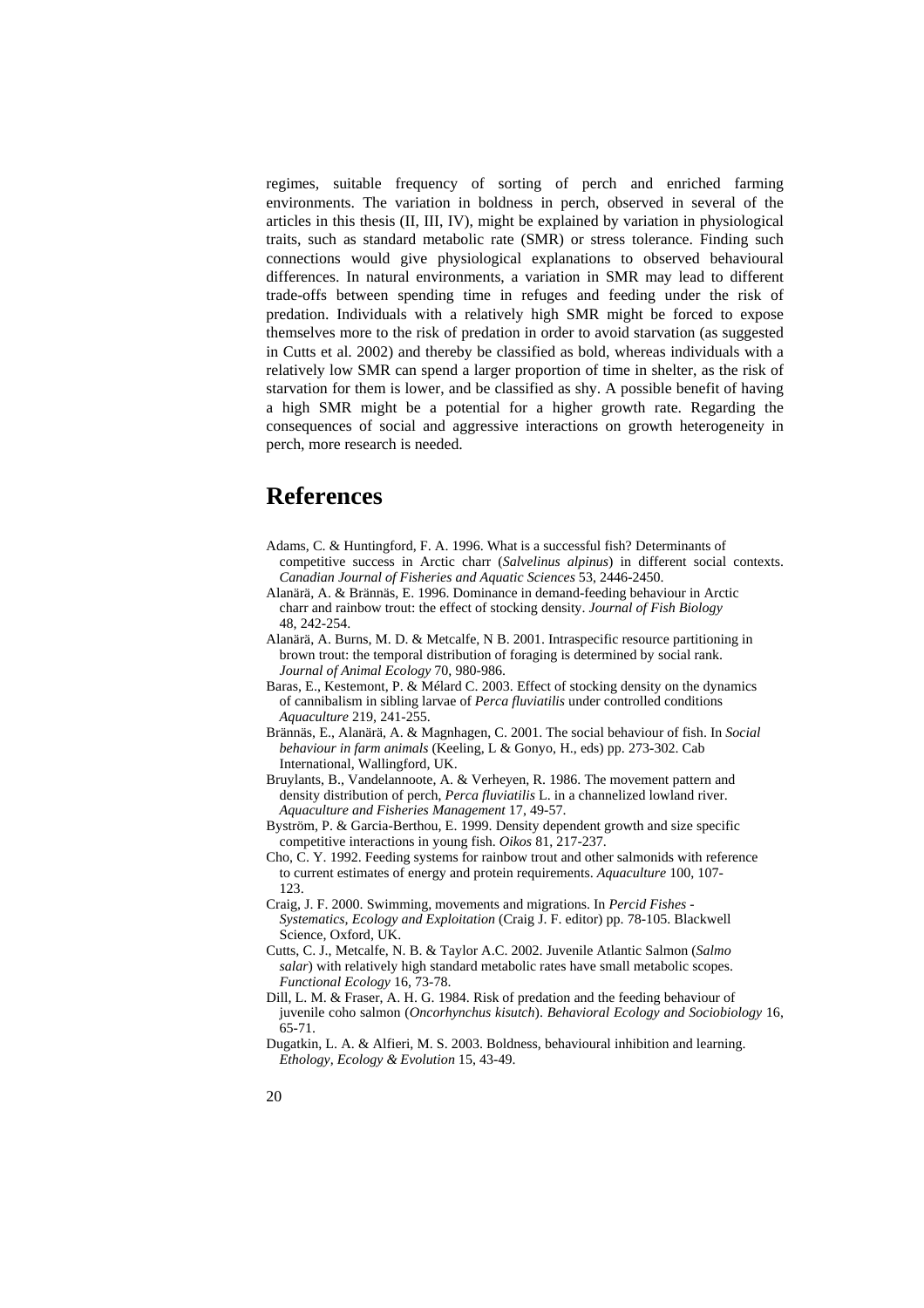- 75, 56-70. Einum, S. & Fleming, I. A. 2001. Implications of stocking: ecological interactions between wild and released salmonids. *Nordic Journal of Freshwater Research*,
- predators: the perch, *Perca fluviatilis* and pike, *Esox lucius*, patterns. *Animal* Eklöv, P. 1992. Group foraging versus solitary foraging efficiency in piscivorous *Behaviour* 44, 313-326.
- Fontaine, P., Gardeur, J. N., Kestemont, P. & Georges, A. 1997. Influence of feeding level on growth, intraspecific weight variability and sexual growth dimorphism of Eurasian perch *Perca fluviatilis* L. reared in a recirculation system. *Aquaculture* 157, 1-9.
- Gjedrem, T. 1993. Fiskeoppdrett (in Norweigan). Landbruksforlaget, Oslo, Norway.
- Grant, J. W. A. & Noakes, D. L. G. 1987. Escape behaviour and use of cover by youngof-the-year brook trout, *Salvelinus fontinalis*. Canadian Journal of Fisheries and Aquatic Sciences 44, 1390-1396.
- Hawkins, A. D. 1993. Underwater sound and fish behaviour. In *Behaviour of Teleost Fishes* (T. J. Pitcher, editor) pp. 129-169. Chapman & Hall, London, UK.
- Hjelm, J., Persson, L. & Christensen, B. 2000. Growth, morphological variation and ontogenetic niche shifts in perch (*Perca fluviatilis*) in relation to resource availability. *Oecologia* 122, 190-199.
- aggression among conspecifics in the three-spined stickleback, *Gasterosteus aculeatus*. Huntingford, F. A. 1976. The relationship between anti-predator behaviour and *Animal Behaviour* 24, 245-260.
- Huntingford F. A., Metcalfe N. B., Thorpe J. E., Graham W. D. & Adams C. E. 1990. Social dominance and body size in Atlantic salmon parr, *Salmo salar* L. Journal of Fish Biology 36, 877-881.
- Iw ama, G. K. & Tautz, A. F. 1981. A simple growth model for salmonids in hatcheries. Canadian Journal of Fisheries and Aquatic Sciences 38, 649-656.
- development, sexual steroid and thyroid levels, and N and P budgets in *Perca* Jourdan, S., Fontaine, P., Boujard, T., Vandeloise, E., Gardeur, J. N., Anthouard, M., Kestemont, P. 2000. Influence of daylength on growth, heterogeneity, gonad *fluviatilis*. *Aquaculture* 186, 253-265.
- Juell, J-E. & Lekang, O. I. 2001. The effect of feed supply rate on growth of juvenile perch (*Perca fluviatilis*). *Aquaculture Research* 32, 459-464.
- Karås, P. 1990. Seasonal changes in growth and standard metabolic rate of juvenile perch, *Perca fluviatilis* L. *Journal of Fish Biology* 37, 913 - 920.
- Kestemont, P., Mélard, C., Fiogbe, E., Vlavonou, R. & Masson, G. 1996. Nutritional and animal husbandry aspects of rearing early life stages of Eurasian perch *Perca fluviatilis*. *Journal of Applied Ichthyology* 12, 157-165.
- Kestemont, P., Jourdan, S., Houbart, M., Mélard, C., Paspatis, M., Fontaine, P., Cuvier, A., Kentouri, M. & Baras, E. 2003. Size heterogeneity, cannibalism and competition in cultured predatory fish larvae: biotic and abiotic influences *Aquaculture* 227, 333-356.
- Koolhaas, J. M., Korte, S.M., De Boer, S.F., Van Der Vegt, B. J., Van Reenen, C. G.,
- Hopster, H., De Jong, I. C., Ruis, M. A. W., Blokhuis, H. J. 1999. Coping styles in animals: *Biobehavioural*  current status in behaviour and stress-physiology. *Neuroscience and Reviews* 23, 925-935.
- Magnhagen, C. 1988. Predation risk and foraging in juvenile pink (*Oncorhynchus atic gorbuscha*) and chum salmon (*O*. *keta*). *Canadian Journal of Fisheries and Aqu Sciences* 45, 592-596.
- M agurran, A. E. 1990. The adaptive significance of schooling as an anti-predator defence in fish. Annales Zoologici Fennici, 27, 51-66.
- Eurasian perch (*Perca fluviatilis*) juveniles under intensive culture conditions. Mandiki, S. N. M., Blanchard, G., Mélard, C. Koskela, J., Kucharczyk, D., Fontaine, P., Kestemont, P. 2004. Effects of geographic origin on growth and food intake in *Aquaculture*, 229, 117-128.
- Mélard, C., Kestemont, P. & Baras, E. 1995. First results of European perch (Perca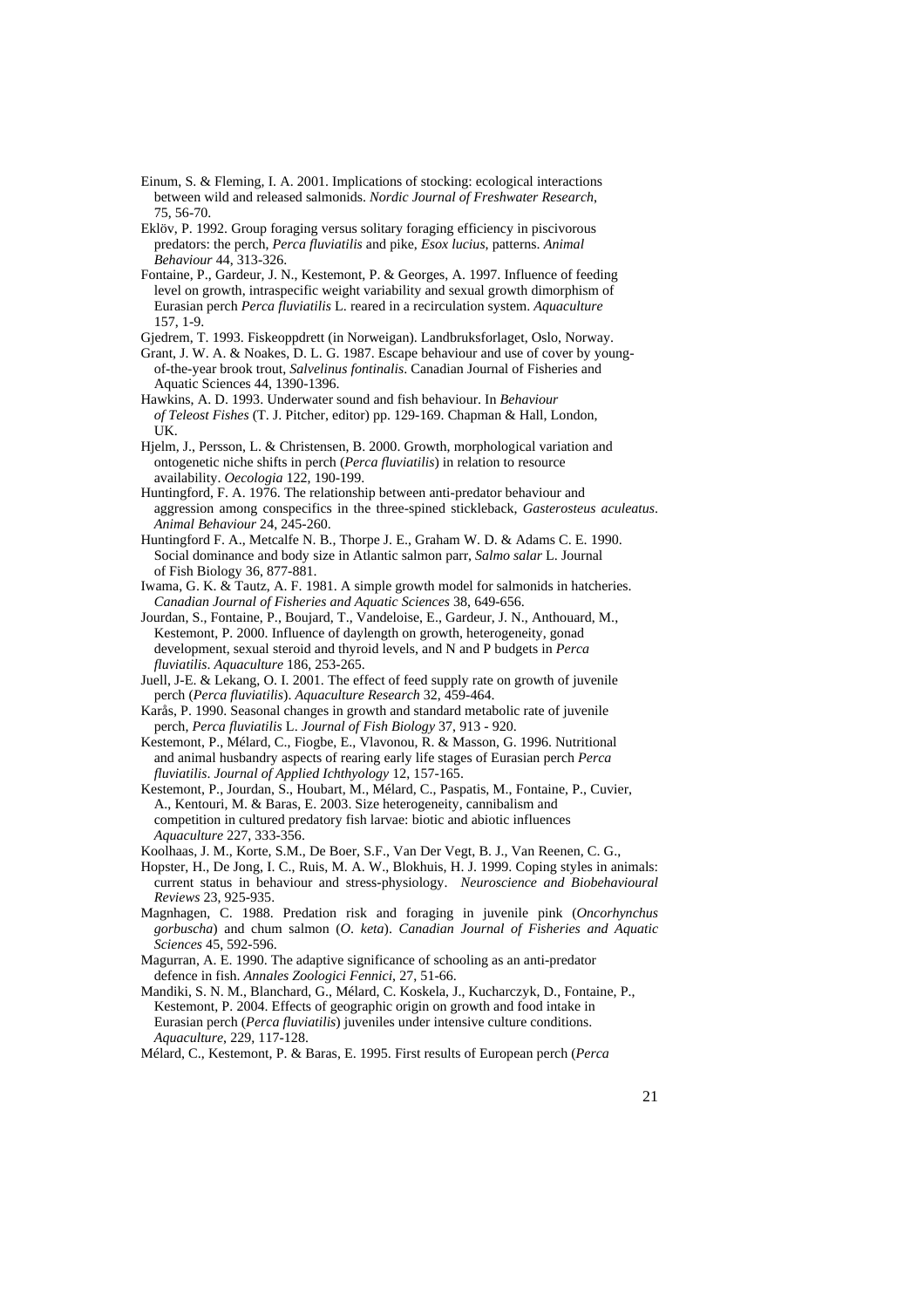*fluviatilis*) intensive rearing in tank- effect of temperature and size grading on growth. *Bulletin Francais de la Peche et de la Pisciculture* 336, 19-27.

- Mélard, C., Kestemont, P. & Grignard, J. C. 1996 a. Intensive culture of juvenile and adult Eurasian perch (*P. fluviatilis*): effect of major biotic and abiotic factors on growth. *Journal of Applied Ichthyology* 12, 175-180.
- M élard, C., Baras, E., Mary, L. & Kestemont, P. 1996 b. Relationships between stocking density, growth, cannibalism and survival rate in intensively cultured larvae and juveniles of perch (*Perca fluviatilis*). *Annales Zoologici Fennici* 33, 643-651.
- Metcalfe, N. B. 1986. Intraspecific variation in competitive ability and food intake in salmonids: consequences for energy budgets and growth rates. *Journal of Fish Biology* 28, 525-531.
- Metcalfe, N. B. 1991. Competitive ability influences seaward migration age in Atlantic salmon. *Canadian Journal of Zoology* 69, 815-817.
- Metcalfe, N. B., Huntingford, F. A., Graham, W. D. & Thorpe, J. E. 1989. Early social status and the development of life-history strategies in Atlantic salmon. *Proceedings of Series B*, 236, 64-81. *the Royal Society of London*
- social status on life-history variation in juvenile salmon. Canadian Journal of Metcalfe, N. B., Huntingford, F. A., Thorpe, J. E. & Adams C. E. 1990. The effects of *Zoology* 68, 2630-2636.
- M etcalfe, N. B., Taylor, A. C., & Thorpe, J. E. 1995. Metabolic rate, social status and life history strategies in Atlantic salmon. *Animal Behaviour* 49, 431-436.
- *l*  social rank on the development of fin damage in juvenile rainbow trout. *Journa* 70. *of Fish Biology* 52, 756-7 Moutou, K. A., McCarthy, I. D. & Houlihan, D. F. 1998. The effect of ration level and
- Myers, R. A. & Worm B. 2003. Rapid worldwide depletion of predatory fish communities. *Nature* 432, 280-283.
- Omvärldsbilder. Department of Peace and Development Research, University of Gothenburg. http://www.omvarldsbilder.se/2000/001109.html (assessed 6- Sept- 2004).
- Øverli, Ø., Pottinger, T. G., Carrick, T. R., Øverli, E. & Winberg, S. 2002. Differences in behaviour between rainbow trout selected for high- and low-stress
- responsiveness. The Journal of Experimental Biology 205, 391-395. Pillay, T. V. R. 1990. Selection of species for culture. In *Aquaculture principles and practises* pp 35-44. Blackwell Science Ltd, London, UK.
- populations. In *Size-structured populations: ecology and evolution* (B. Ebenman and L. Persson, editors) pp. 203-218. Springer- Verlag, Berlin, Germany. Persson, L. 1988. Asymmetries in competitive and predatory interactions in fish
- subordinate relationships in rainbow trout. *Hormones and Behaviour* 40, 419-Pottinger, T. G. & Carrick, T. R. 2001. Stress responsiveness affects dominant-427.
- . *Perca fluviatilis* L. Results from a field study and a simulation experiment Radke, R. J. & Eckmann, R. 1999. First-year overwinter mortality in Eurasian perch *Ecology of Freshwater Fish* 8, 94-101.
- Ricker, W. E. 1979. Growth rates and models. In: *Fish Physiology*, Vol. V2 (eds W. S. Hoar, D. J. Randall & J. R. Brett), pp. 677-743. Academic Press, New York.
- consumption and growth of Arctic charr exposed to either simulated natural or a 12:12 LD photoperiod at constant water temperature. *Journal of Fish Biology* 48, Saether, B-S., Johnsen, H. K. & Jobling, M. 1996. Seasonal changes in food 1113-1122.
- Schluter, D. 1995. Adaptive radiation in sticklebacks: Trade-offs in feeding performance and growth. *Ecology* 76**,** 82-90.
- Simpson, A. L., Metcalfe, N. B., Huntingford, F. A. & Thorpe J. E. 1996. Pronounced nutritional state and life-history strategy. Functional Ecology 10, 760-767. seasonal differences in appetite of Atlantic Salmon parr, *Salmo salar*: effects of
- patterns in the feeding behaviour of Atlantic salmon (*Salmo salar* L.) in a sea Smith, I. P., Metcalfe, N. B., Huntingford, F. A. & Kadri S. 1993. Daily and seasonal cage. *Aquaculture* 117, 165-178.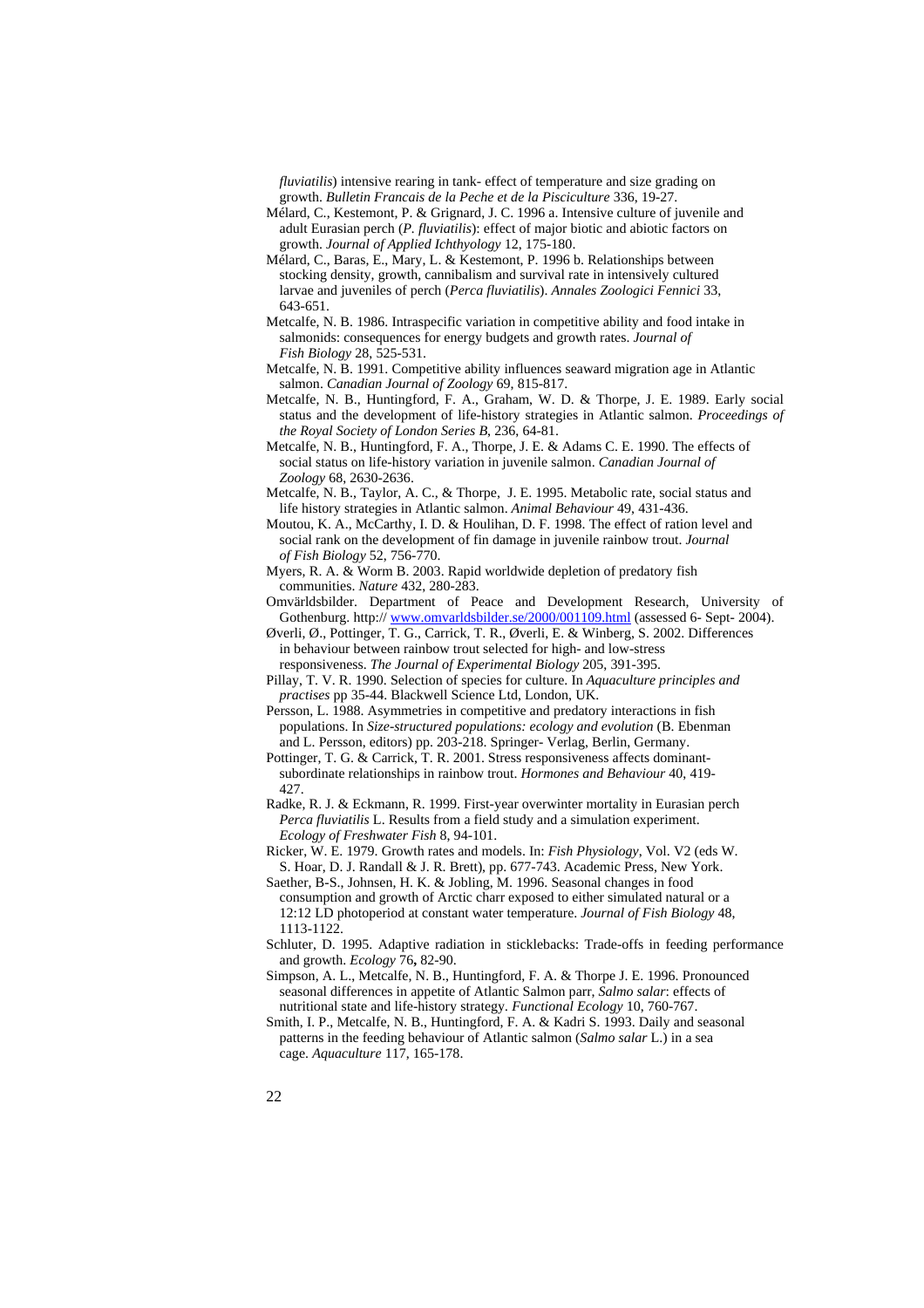Sn eddon, L. U. 2003. The bold and the shy: individual differences in rainbow trout (*Oncorhynchus mykiss*). *Journal of Fish Biology* 62, 971-975.

- Spanovskaya, V. D. & Grygorash V. A. 1977. Development and food of age-0 Eurasian *Fisheries*  perch (*Perca fluviatilis*) in reservoirs near Moscow, USSR. *Journal of*  51-1558. *Research Board in Canada* 34, 15
- Sundström, L. F., Petersson, E., Höjesjö, J., Johnsson, J. I. & Järvi, T. 2004. Hatchery selection promotes boldness in newly hatched brown trout (*Salmo trutta*): implications for dominance. *Behavioural Ecology* 15, 192-198.
- Sv ärdson, G. 1976. Interspecific population dominance in fish communities of Scandinavian lakes. Report from Institute of Freshwater Research Drottningholm, Sweden 55, 144-171.
- T hodesen, J., Grisdale-Helland, B., Helland, S. J. & Gjerde, B. 1999. Feed intake, growth and feed utilization of offspring of wild and selected Atlantic Salmon (*Salmo salar*). *Aquaculture* 180, 237-246.
- Thorpe, J. E. 1977. Synopsis of biological data on the perch *Perca fluviatilis* Linnaeus, 1758 and Perca flavescens Mitchill 1814, Rome: FAO Fisheries Synopsis 113, 45-73.
- Ward, A. J. W, Thomas, P., Hart, P. J. B, Krause, J. 2004. Correlates of boldness in threespined sticklebacks (*Gasterosteus aculeatus*). *Behavioural Ecology and Sociobiology* 55, 561-568.
- Wilson, D. S., Coleman, K., Clark, A. B. & Biederman, L. 1993. Shy-bold continuum in pumpkinseed sunfish (*Lepomis gibbosus*): an ecological study of a psychological trait. *Journal of Comparative Psychology* 107, 250-260.
- W ootton, R. J. 1998. Biotic interactions: II, competition and mutualism. In *Ecology of shes,* pp. 195-215. Dordrecht, The Netherlands: Kluwer Academic *Teleost Fi* Publishers.